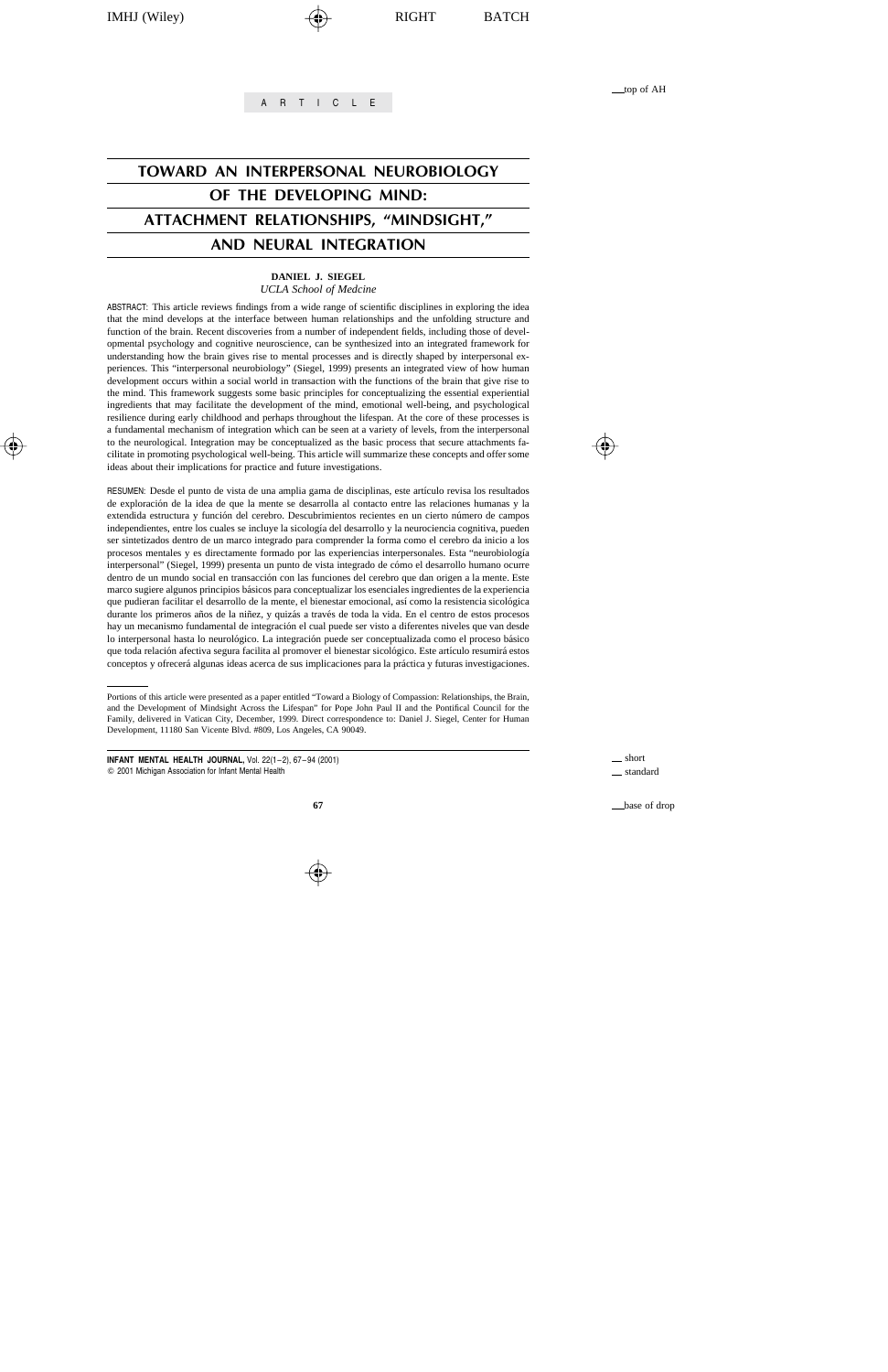RÉSUMÉ: Cet article passe en revue des conclusions d'une grande gamme de disciplines scientifiques en explorant l'idée selon laquelle l'esprit se développe à l'interface entre les relations humaines et la structure et la fonction en développement du cerveau. Les découvertes récentes dans un certain nombre de domaines inde´pendants, y compris ceux de la psychologie du de´veloppement et de la neuroscience cognitive, peuvent être synthétisées en une structure intégrée pour la compréhension de la manière dont le cerveau fait naître des processus mentaux et est directement formé par des expériences de communication. Cette "neurobiologie communicative" (Siegel, 1999) présente une vue intégrée de la façon dont le développement humain se produit au sein d'un monde social en transaction avec les fonctions du cerveau qui font naıˆtre l'esprit. Cette structure propose quelques principes de base pour la conceptualisation des ingrédients d'expérience essentiels qui peuvent faciliter le développement de l'esprit, le bien-être émotionnel, et le ressort psychologique durant la petite enfance et peut-être durant la vie entière. Au coeur de ces processus se trouve un mécanisme fondamental d'intégration qu'on peut observer à plusieurs niveaux, du niveau communicatif au niveau neurobiologique. L'intégration peut être conceptualisée comme un processus de base que les attachements solides facilitent en promouvant le bien-être psychologique. Cet article résumera ces concepts et offrira quelques idées sur leurs implications pratiques et des recherches à venir.

ZUSAMMENFASUNG: Dieser Artikel beurteilt eine Reihe von wissenschaftlichen Disziplinen, die sich zur Idee, dass der Geist sich an der Schnittstelle zwischen menschlichen Beziehungen und den sich öffnenden Strukturen und Funktionen des Gehirns entwickelt, geäussert haben. Neue Entdeckungen aus einer Reihe von unabhängigen Forschungsrichtungen— unter Einschluss der Entwicklungspsychologie und der kognitiven Neurologie— können in einen integrativen Bezugsrahmen, wie das Gehirn intellektuelle Prozesse entwickelt und diese direkt von zwischenmenschlichen Erfahrungen geprägt werden, zusammengeführt werden. Die "zwischenmenschliche Neurobiologie" (Siegel, 1999) zeigt eine integrierte Sichtweise, wie menschliche Entwicklung in Übereinstimmung mit den Gehirnfunktionen in einer sozialen Welt auftritt, welche die Entwicklung des Geistes ermöglicht. Dieser Bezugsrahmen schlägt einige grundlegende Prinzipien vor, um unverzichtbare experimentelle Zutaten zu entwerfen, die die Entwicklung des Geistes, des emotionalen Wohlgefühls und der psychologischen Ausgeglichenheit in der frühen Kindheit und vielleicht während des ganzen Lebens, erleichtern können. Im Herzen dieser Prozesse befindet sich ein fundamentaler Mechanismus der Integration 1 der auf einer Vielzahl von Ebenen gesehen werden kann, von der zwischenmenschlichen bis zur neurologischen. Die Integration kann als der zugrundeliegende Prozess gedacht werden, der sichere Bindung erleichtert und dadurch psychologisches Wohlgefühl ermöglicht. Dieser Artikel wird diese Konzepte zusammenfassen und einige Ideen über ihre Bedeutung für die Praxis und zukünfge Forschung anbieten.

抄録:この論文は、人間の関係性と広げられつつある脳の構造と機能との境界面にこころが発達する という見解を探求する、広範囲の科学領域からの発見を総説する。多くの独立した科学分野における 最近の発見は、発達心理学と認知神経科学の分野を含め、どのように脳がこころの過程を生み出し、 そして対人関係の体験によって直接的に形づけられるのかを理解するための統合された枠組みへと、 総合されることができる。この「対人関係神経生物学](Siegel,1999)は、こころを生み出す人間の発達 が、社会的世界の中で脳の機能との交流によってどのように起こるのかの統合した見解を発表した。 この枠組みは、早期児童期およびおそらく一生をとおして、こころの発達、情緒的健康、そして心理 学的回復力を促進するであろう、基礎的な経験上の構成要素を概念化するための、いくつかの基本原 則を示唆する。これらの過程の中核には、様々な水準に、対人関係の水準から神経学的な水準までに 見られることができる、統合という基礎的な機能がある。統合は、心理学的な健康を増進するうえで、 安全な愛着が促進する基礎的な過程として概念化されるだろう。この論文はこれらの概念を要約し、 実践と将来の研究へのそれらの意味についての見解を提供するだろう。

\*\*\*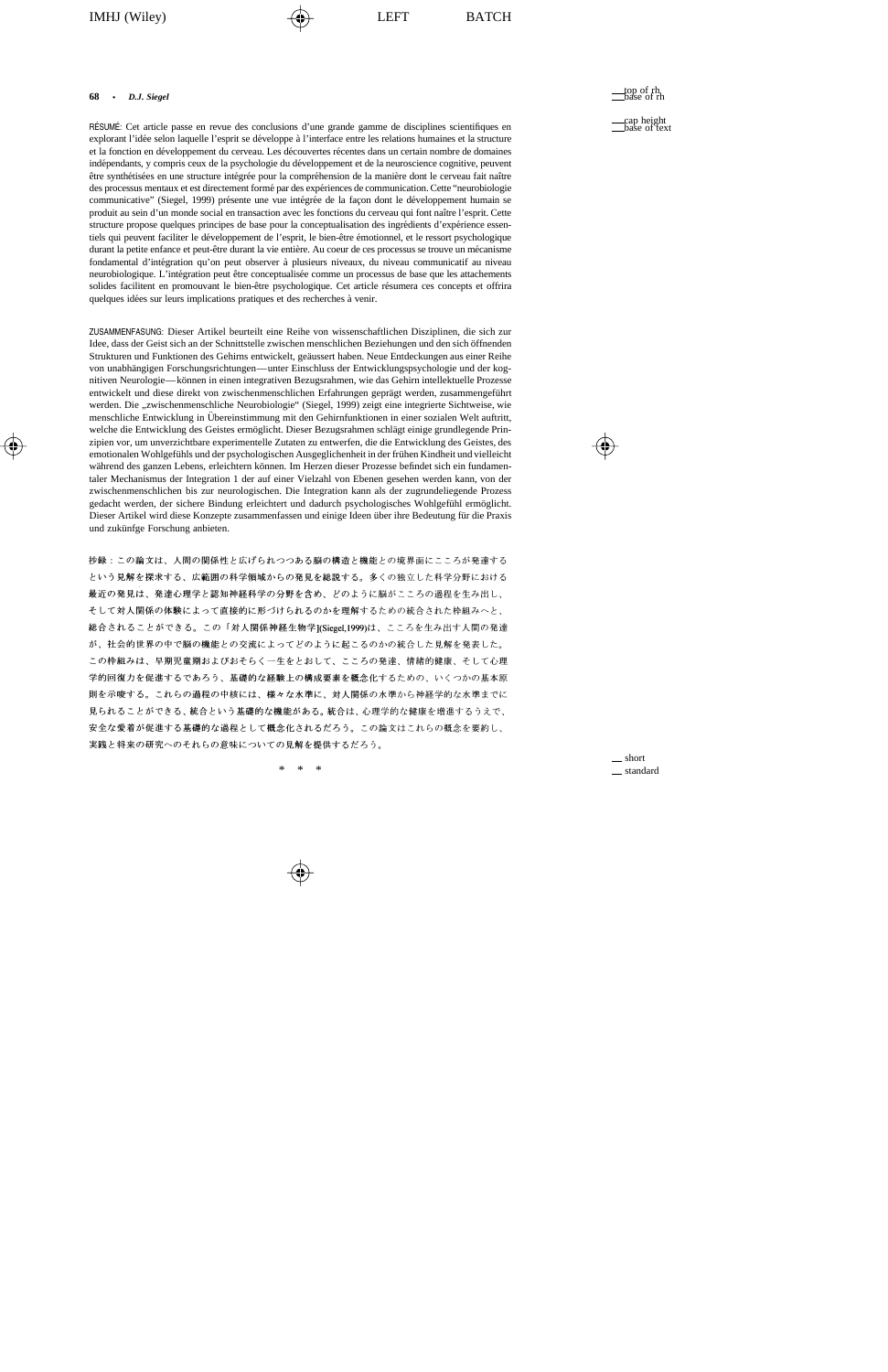## EXPERIENCE, MIND, AND BRAIN

The infant is born into the world genetically programmed to connect with caregivers who will become "attachment figures" in the child's life (Cassidy & Shaver, 1999). These attachments can be formed to the mother, to the father, and to other individuals who are intimately involved in providing care for the growing child. Attachment is considered a basic, in-born, biologically adaptive "motivational system" that drives the infant to create a few, selective attachments in his life. These attachments provide a relationship in which the infant will: (1) seek proximity to the attachment figure; (2) have a sense of a safe haven—in which when he is upset the attachment figure will soothe his distress; and (3) develop an "internal working model of a secure base"— an internal schema of the self with the other, self-with-attachment-figure—that will provide him with a security enabling him to explore the world, have a sense of well-being, and to soothe himself in times of distress in the future (Bowlby, 1969).

Though the attachment system is "hard-wired" in the brain, the experiences that an infant has will directly shape the organization of that system. Experience involves the activation of neurons in the brain that respond to the sensory events from the external world— or to the internally generated images created by the brain itself (such as our experience of recalling times from the past) (Gazzaniga, 1995; Kandel & Schwartz, 1992). Neurons are the basic cells of the brain. They are long cells that contain a central nucleus and sending and receiving extensions that connect with other neurons. The basic mechanism of neural function is this: the equivalent of a flow of electrical activity (called an "action potential") passes down the long "axon" or neural length to its end where it functionally connects with other neurons at a "synapse." The electrical impulse causes the release of a neurotransmitter (a chemical) that flows across the small synaptic space to activate (or inhibit) the receiving neuron. That receiving neuron, if activated by the release of enough neurotransmitter, sends its electrical signal down its long length to release neurotransmitters at its own synaptic connections. The key issues are these: each neuron connects to an average of 10,000 other neurons! There are about 100 billion neurons, with over 2 million miles in their collective length. In addition, there are thought to be an incredible range of possible "on-off" firing patterns within this complex, spider web-like net of neural connections— estimated to be about ten times ten one million times. The fact that our brains can be organized in their functioning is quite an accomplishment!

The processes of the mind are thought to emanate from the activity of the brain (Mesulam, 1998). When particular circuits in the brain (interconnected neurons, groups of neurons, and clusters of groups of neurons that form specific pathways and systems of the brain) are activated, various mental processes are created. The brain creates a "neural map" or "neural net profile"— a specific pattern of neural firing in particular regions—that serves to create a "mental image," such as a sensory image, or the linguistic representation of a concept or object. The term "representation" is sometimes used to refer to a neural map or to a mental image that serves as a symbol for something. At this point in the history of science, we do not yet know exactly how the brain "map" creates the mind "image" (Damasio, 1999). Cognitive neuroscientists generally agree, however, that it is the pattern of firing in the map—the particular clusters of neurons activated in a specific pattern—that, somehow, creates the experience of mind.

The entity we call the mind can be understood in the simplest terms as patterns in the flow of energy and information (Siegel, 1999). As we will see, energy and information can flow within one brain, or between brains. In this manner, the ways in which energy and information flow within an individual or between two individuals helps create the experience of mind. There is an exciting convergence of findings from the neurosciences and from the developmental "behavioral" sciences that allow us to see a unity of knowledge, or consilience (Wilson,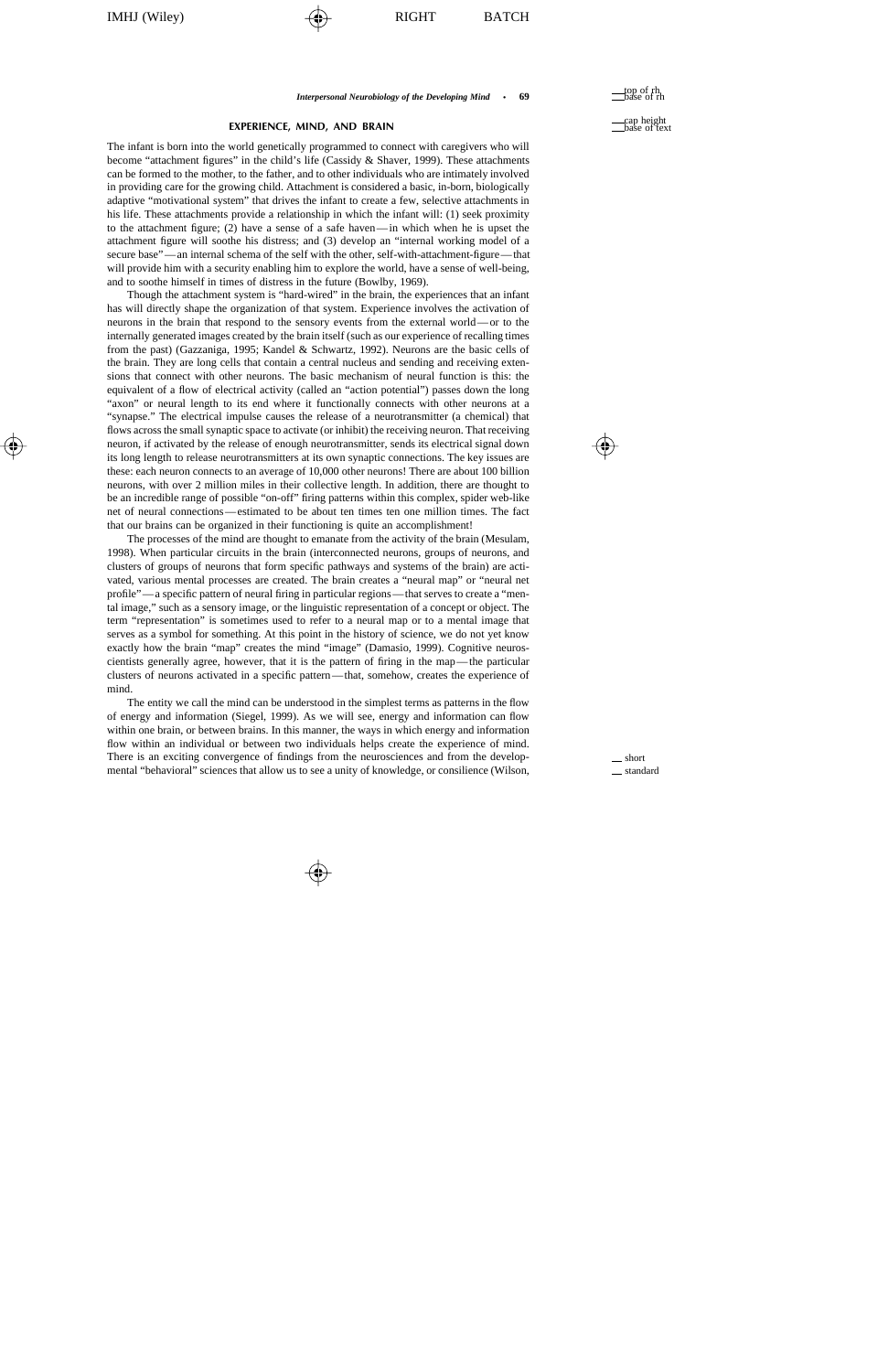1998), on a deeper plane than each individual field of study alone can portray. Though our scientific studies and our words may emphasize a focus on either brain or mind, the reality appears to be that the processes of the mind emanate from the structure and function of the brain. The brain itself is an integral part of the central nervous system, which is fundamentally interwoven within the whole body. Thus, though we may speak of the mind as emanating from the neurophysiological processes of the brain, this statement is an abbreviated way of referring to the flow of energy and information within the brain as a fundamental part of the functioning of the body as a whole. The patterns in the flow of energy and information, the essence of the mind, are a product of both bodily (neurophysiological) processes and interpersonal interactions.

Another important general point is this: although we focus on particular regions and circuits of the brain, the fact is that the brain is a complex set of integrated systems that tend to function together. The mind is created from the whole brain. "Integration"—the ways in which functionally distinct components come to be clustered into a functional whole—may be a fundamental way in which the nervous system functions. As we will see, when certain suboptimal attachment experiences occur, the mind of the child may not come to function as a well integrated system. We will explore the important interpersonal elements of communication that help to foster, or to hinder, the development of such neural integration. In a text entitled *The Developing Mind* (Siegel, 1999), I have proposed that integration is a core process essential for mental well-being within the individual and the family, and perhaps fundamental for the healthy functioning of a nurturing community.

# **DO ATTACHMENT RELATIONSHIPS INFLUENCE BRAIN DEVELOPMENT?**

We now know that both genetically encoded information and neural activation itself can result in the activation of genes that leads to the creation of the proteins necessary to shape the structure of the brain (Kandel, 1998; Nelson & Bloom, 1997). Experience involves the activation of neurons. In this manner, experience shapes the function of neural activity in the moment, and can potentially shape the continually changing structure of the brain throughout the lifespan. Recent findings from neuroscience in fact suggest that the brain remains plastic, or open to continuing influences from the environment, throughout life (Barbas, 1995; Benes, 1998). This plasticity may involve not only the creation of new synaptic connections among neurons, but also the growth of new neurons across the lifespan. The capacity for attachment classifications to change beyond the early years of life may be related to this ability of the brain to continue to grow in response to experiences across our life times.

A public debate within the popular media erupted in the United States at the end of the 1990s over how important the first years of life, or parents in general, are in children's development. The media has focused on a few books written to discount the impact of early experience— or any parenting experience—in helping to shape children's minds (Brewer, 1999; Harris, 1998). In general, these publications make these claims by dismissing the major contribution of attachment research to understanding the important part caregivers play in children's lives, especially in the early years. Arguments used to diminish the importance of attachment findings include the possible role of genetics in determining the outcome of attachment studies and the finding that if attachment status can change then these studies do not demonstrate a "critical" period that is irreversible. With a quick dismissal on these grounds, these authors urge the reader to consider the important role of genetics, peers, or later years of development. As discussed below and in detail in *The Developing Mind*, attachment researchers have indeed not yet carried out the important direct procedures to clarify the role of genetics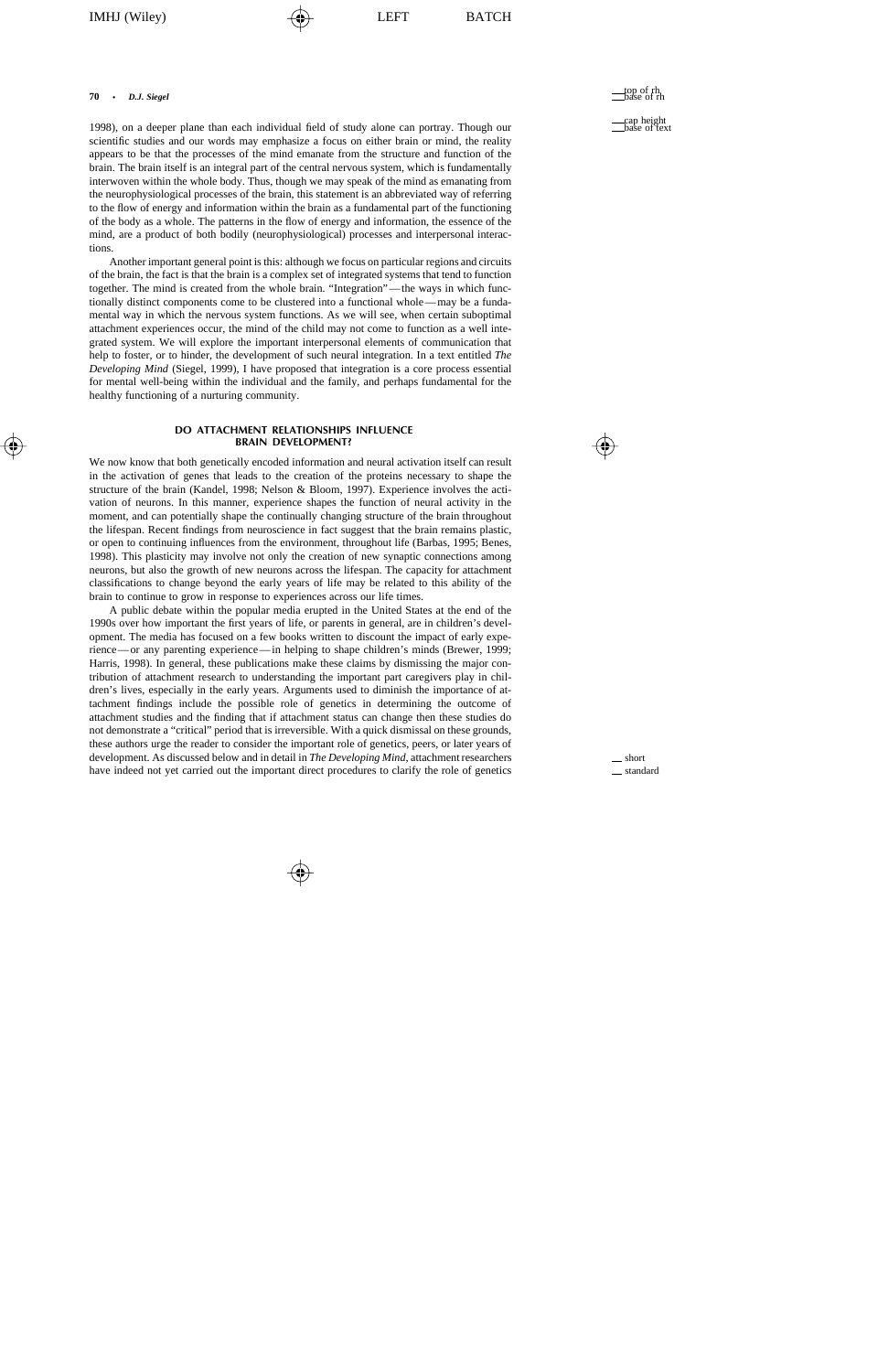in determining the attachment patterns. Given the fact that most parents in these studies are genetically related to their offspring, it is wise to be cautious about inferring causal attributions rather than statistically significant associations from present studies. A number of indirect analyses, however, suggest that attachment classifications are determined primarily by relationship experiences and not by genetic inheritance.

Several findings point to the experiential role of relationships, rather than that of genetic information, in determining attachment status. In brief, these findings include the following: (1) the child's attachment classification is independently correlated to each parent and is related to that parent's Adult Attachment Interview (AAI) findings (discussed below). In other words, one child can have two attachment patterns that are each specific to a given parent and correlate with a feature of that parent; (2) the child's temperament, thought to have a genetic underpinning, does not predict the child's attachment pattern; (3) the individual factors in adults that have been found to have a high degree of genetic influence, including intelligence, memory, and personality test scores such as those of the MMPI, have not been found to correlate with the AAI findings. This finding, plus recent studies that suggest that the AAI is a measure of the child's attachment experiences, support an experiential origin for the AAI findings; and (4) the AAI findings of a pregnant woman and her husband can independently predict the child's attachment pattern some 18 months later, suggesting that the AAI is not a measure of the parent's response to parenting that particular child.

Attachment relationships are important in the unfolding of the emotional and social development of the child during the early years of life. Development is an ongoing process, and so close, emotionally involving relationships may continue to influence us throughout the lifespan. As we will see, the importance of the first years may be that the brain structures that mediate social and emotional functioning begin to develop during this time in a manner that appears to be dependent upon interpersonal experience. Although at this point in attachment research there is little direct evidence from neurobiological studies in humans of the impact of relationships on brain function, there is a great deal of consilience (Wilson, 1998) across a number of fields, including those studying attachment, child development, cognitive neuroscience, complex systems, developmental psychopathology, neurology, and psycholinguistics. This convergence of findings from a range of independent fields of research suggests a direction in which academicians may understand how the findings in their own work may relate to those from other disciplines. For clinicians, educators, and policymakers, this interdisciplinary view offers a broad perspective on how to understand the role of science in understanding the profound importance of an interpersonal focus on the subjective experience of developing children.

The argument that we do not have "enough direct neuroscience" to state that attachment relationships shape the developing brain evades the essential findings of cognitive neuroscience that experience in general shapes neuronal function and brain architecture (Milner, Squire, & Kandel, 1998). Furthermore, the patterns of development of children with distinct attachment classifications suggests that the minds of these individuals are functioning in quite distinct manners. For example, the paucity of autobiographical recall in the avoidantly attached children and their parents with Dismissing Adult Attachment findings support the notion that certain aspects of their minds are functioning in a unique manner (Siegel, 1999). As cognitive neuroscience findings enable us to better understand the neural processes involved in autobiographical recollection, we can begin to hypothesize the mechanisms by which the avoidantly attached children and their parents with a Dismissing state of mind with respect to attachment may have distinct neurobiological functions subsuming these distinctions. Future research is necessary to confirm these proposals stemming from this convergence of findings. This process of analysis is, in fact, the manner by which science advances (Wilson, 1998). Those who help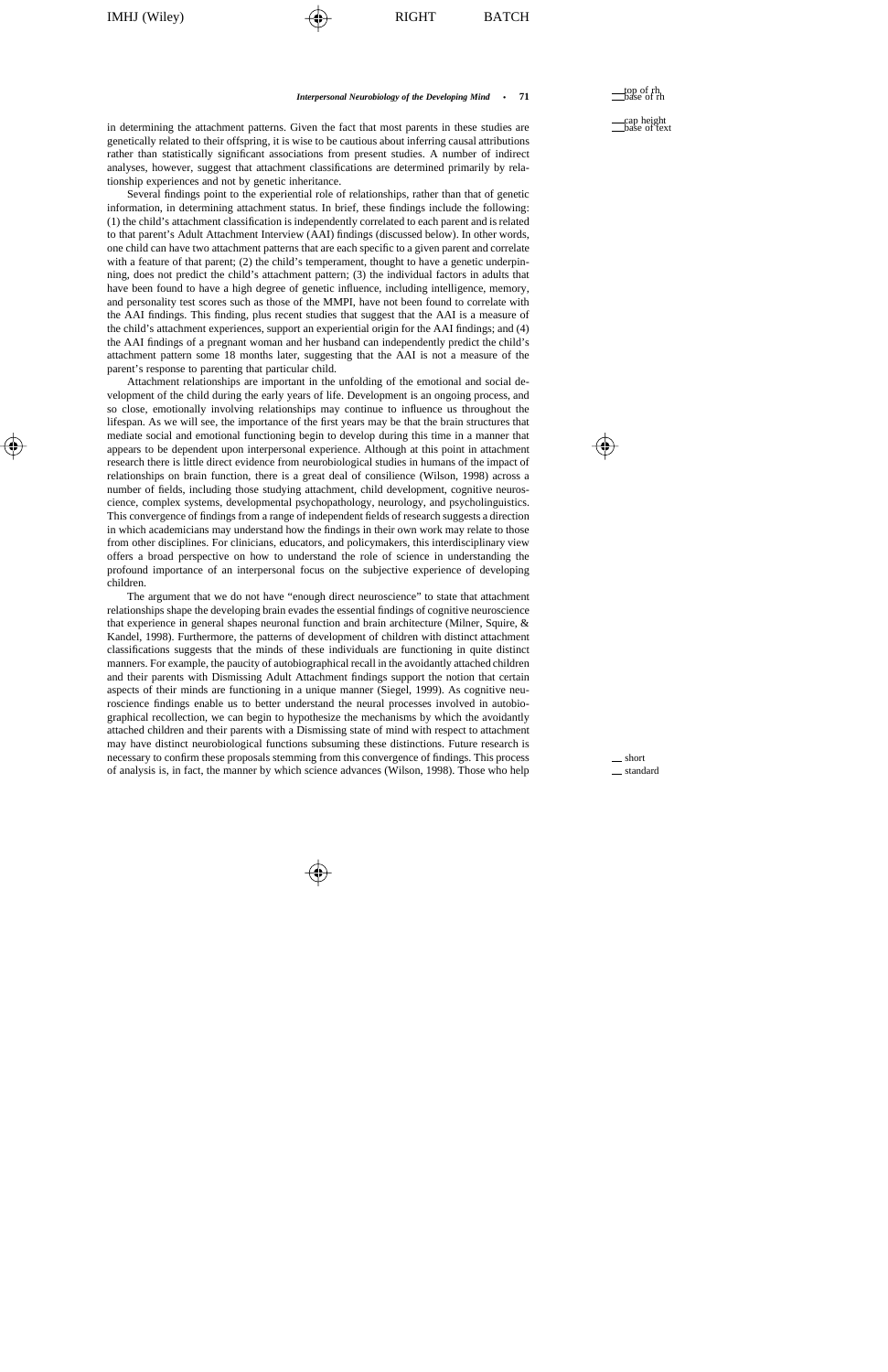children develop should be aware of the nature of our knowledge, the limitations, and practical implications of our current science, and the potential directions for future investigations.

There is a genetically driven overproduction of neurons prior to birth and of synapses during the first three years of life. This finding is relevant for practitioners because it means that the brain appears to have a built-in mechanism to create the neurobiological foundation of the developing mind. As the child grows, this neural substrate will serve as the structure from which basic experiences will "carve out" the neural connections governing basic processes such as perception and motor activity. This early form of brain development, called by some neuroscientists an "experience-expectant" process (Greenough & Black, 1992), functions by way of the genetically encoded synapse formation that requires a minimal amount of "speciesexpectable" environmental stimulation, such as exposure to light or sound. The "pruning" or selective elimination of the genetically produced excess in connections shapes development. Disuse ("use-it-or-lose it") or toxic conditions, such as with excessive stress (as in child abuse), can lead to the elimination of existing synapses. The important point is that some neurobiologists point out that circuits must be only minimally stimulated to maintain the neurons and their interconnections.

A contrasting process, sometimes called "experience-dependent" development, occurs by way of the establishment of new neural connections induced by experience. Experience, therefore, can alter brain structure by leading to either the maintenance and strengthening of existing synapses, or by the experience-driven creation of new synaptic connections. Many authors do not even make this distinction between experience-expectant and experience-dependent growth, focusing instead on the basic mechanisms of neural development that shape synaptic formation and function. The end result is similar for these experience-influenced processes: neural connections are maintained, strengthened or created. The generally held belief in neural science is that the patterns of neuronal connections determine the ways in which the brain functions and the mind is created. Because experiences with others early in life are so important for human development, I have earlier stated that "Human connections create the neural connections from which the mind emerges" (Siegel, 1999). It is in this manner that interpersonal experiences directly shape the genetically driven unfolding of the human brain.

These distinctions between "expectant" and "dependent" processes are in the midst of being clarified by researchers. I point them out here for two reasons. One is that there is no need to bombard infants or young children (or possibly anyone) with excessive sensory stimulation in hopes of "building better brains." This is an unfortunate misinterpretation of the neurobiological literature—that somehow "more is better." It just is not so. Parents and other caregivers can "relax" and stop worrying about providing huge amounts of sensory bombardment for their children. This synaptic overproduction during the early years of life has been proposed to allow for a likelihood that the brain will develop properly within the "average" environment that will supply the necessary minimal amount of sensory stimulation to maintain necessary portions of this genetically created and highly dense synaptic circuitry. More importantly than excessive sensory stimulation in the early years of development, however, are the patterns of interaction between child and caregiver. Attachment research suggests that collaborative interpersonal interaction, not excessive sensory stimulation, can be seen as the key to healthy development. Recent independent findings in neurobiology give us some possible explanations for why this may be true, but these studies are not necessary for us to know about these essential elements of development. Neurobiology can help us know how to pursue further research questions to deepen our understanding of the developmental mechanisms underlying these findings from attachment studies.

Because of the ongoing creation of synapses in response to experience and the early excessive growth of new synapses, which eventually become pruned to adult levels by the end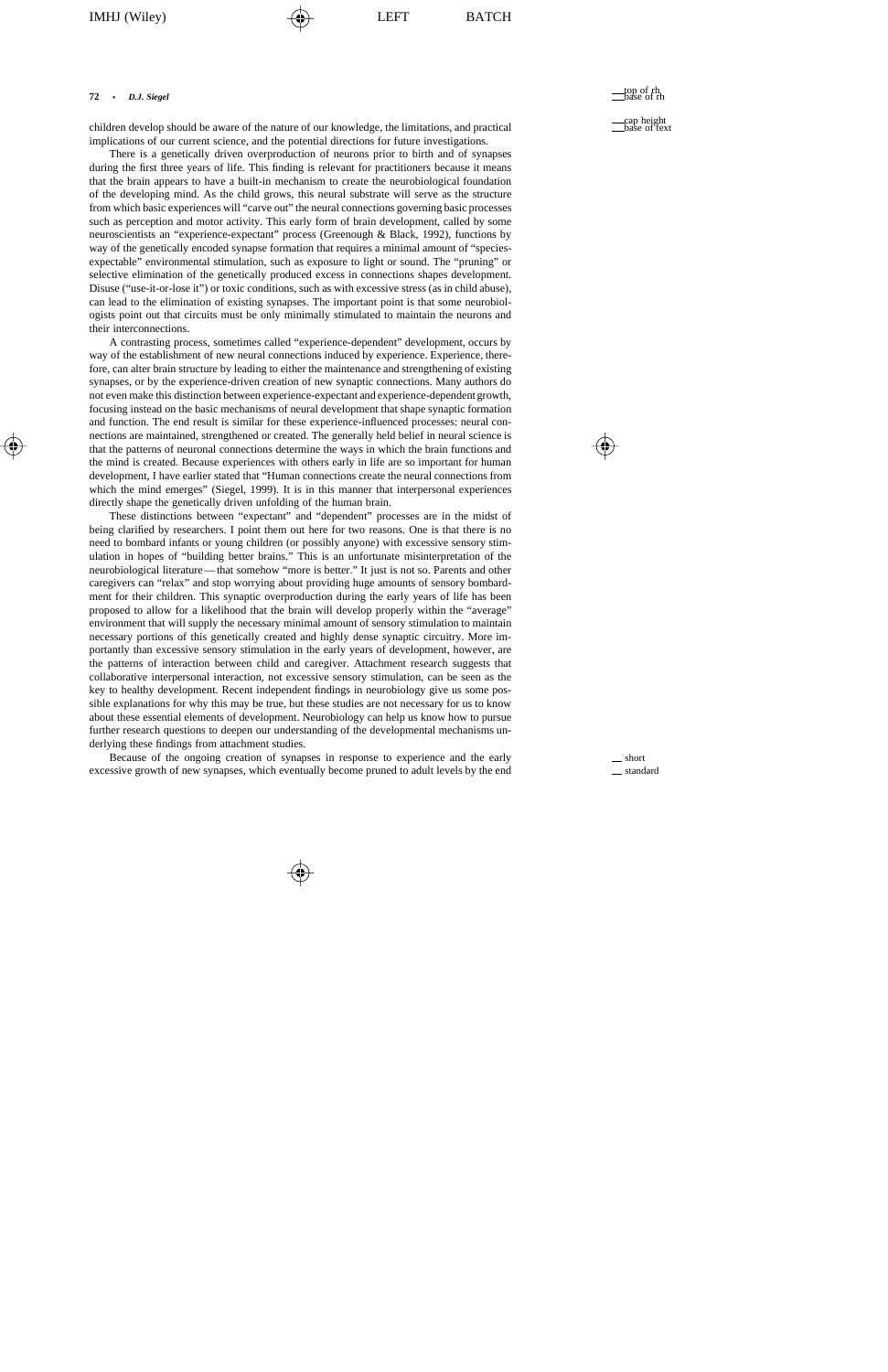of puberty, it is clear that development may occur over a prolonged period of time. Whether development occurs from the elimination of the excess in synapses, or in the creation of new ones based on experience, interaction with the environment can provide children (and adults) with developmental impetus for years to come. The recent findings from neuroscience that the adult brain remains "plastic"— or open to changes in response to experience—throughout the lifespan in no way decreases the importance of the first years of life in establishing patterns of neuronal growth that subsume very important functions. Development is about the creation of specific circuits, not merely the overall amount of synapses in the brain. The ways in which the circuits regulating emotional and social functioning develop may be profoundly influenced by interpersonal experience beginning early in life. Recent explorations of the convergence of neurobiological findings in experimental animals and in humans with findings from attachment research, (as I summarize in *The Developing Mind* and also as discussed in the work of Allan Schore noted in the references) have suggested, in fact, that patterns of interpersonal communication may have a powerful effect on the how neural circuits grow and develop within the brain in the early years.

There are circuits that are responsible for emotional and social functioning (not just perception and motor action) that come "on-line" during the first years of life. While this period may not be the "last chance" for ongoing development in these areas, it is a time when basic circuitry is being established for the first time. Books that discount the importance of the early years, or of attachment in general, fail to examine what we know about the development and the possible neurobiological foundations of emotional and social processes. The orbitofrontal region, which is central for a number of processes such as emotion regulation, empathy, and autobiographical memory, may have an experience-influenced development that depends upon the nature of interpersonal communication during the early years of life. Interactions with "older people," with attachment figures, are essential during this time to create the contingent, collaborative communication necessary for the proper emotional and social development of the child. It is not a matter of overwhelming "enrichment" or excessive sensory stimulation that is needed during this time, but one of attunement between adult and child. This collaborative, attuned communication establishes patterns of interaction by which the caregiver can regulate the child's positive and negative emotional states. These emotion-regulating *interactions* are required for the experientially influenced maturation of the infant's developing emotional and social brain.

## **BRAIN DEVELOPMENT AND MEMORY**

During the early years of life, the basic circuits of the brain are developing which will be primarily responsible for a number of important mental processes involving emotion, memory, behavior, and interpersonal relationships (Schore, 1994, 1996, 1997). These processes include the generation and regulation of emotion, the capacity for "response flexibility" or mindful, reflective behavior (Siegel, 1999), the autobiographical sense of self and the construction of a "self-narrative," the capacity to understand and care about the minds of others, and the ability to engage in interpersonal communication. Independent studies in attachment suggest that patterns of interaction between caregiver and child have an important impact on the development of these mental processes (Cassidy & Shaver, 1999; Toth, Cicchetti, Macfie, & Emde, 1997).

Development shapes the brain by altering the strength of the synaptic connections within the brain. These alterations can take a number of forms: (1) synapses formed from primarily genetically encoded information can be strengthened, weakened, or eliminated (pruned); (2) new synapses can be formed in response to experience; (3) temporary increases in the linkages among neurons can occur in the case of short-term or working memory; (4) the laying down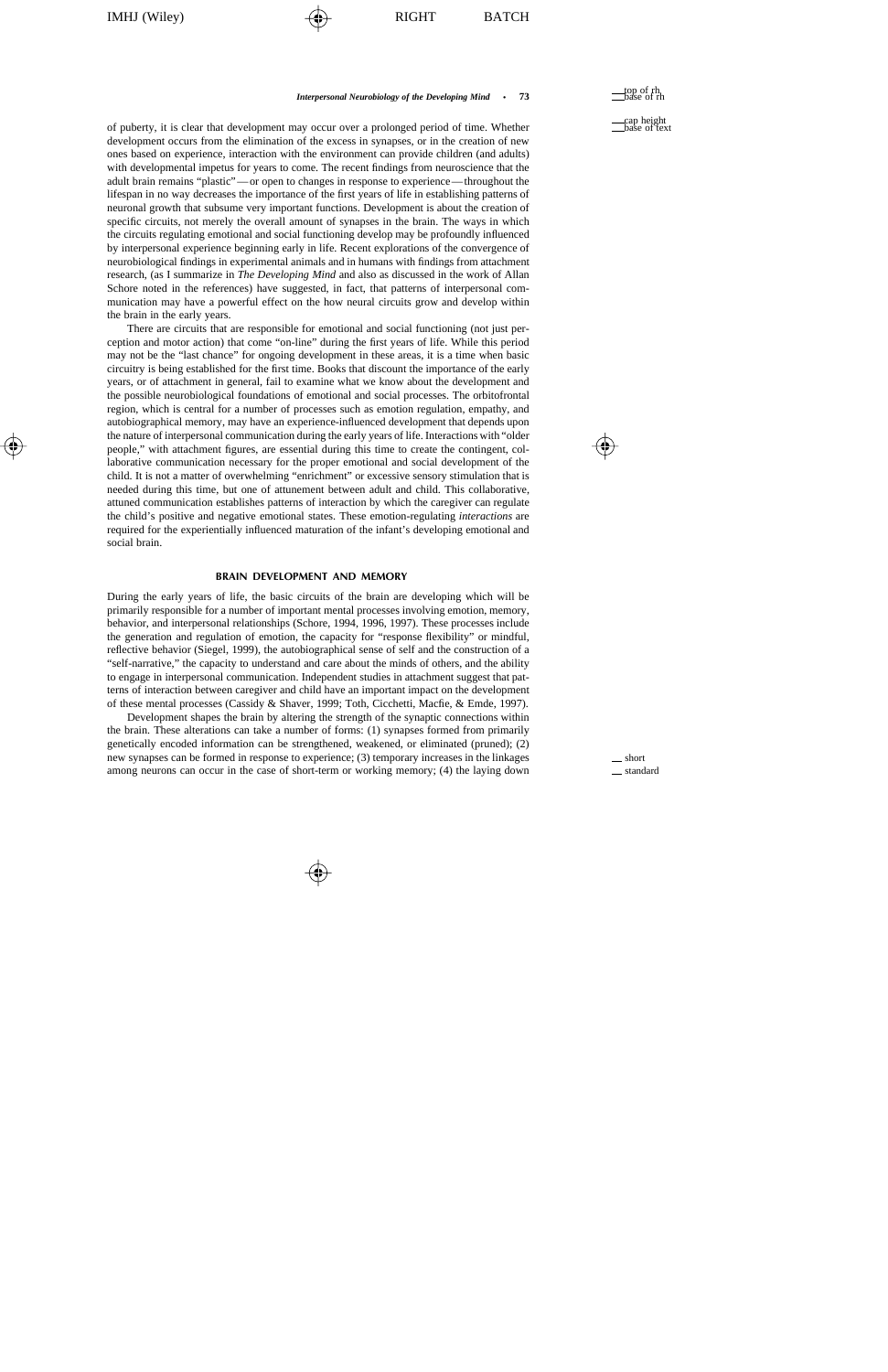of myelin (a sheath around more mature neuronal fibers) functionally enhances the neural connectivity by increasing the speed of conduction of the electrical "action potential" down the axon length; and (5) regardless of the origin of the synapse, genetic information, toxic substances, and stressful or absent experiences can lead to the elimination of synapses.

Memory is the way in which past experience is encoded in the brain and shapes present and future functioning (McClelland, 1998; Milner, Squire, & Kandel, 1998). The processes of memory and those of development in fact are closely aligned. For the first year of life, the infant has available an "implicit" form of memory that includes emotional, behavioral, perceptual, and perhaps bodily (somatosensory) forms of memory. Implicit memory also includes the generalizations of repeated experiences, called "mental models" or schema (Johnson-Laird, 1983). The way that the brain readies itself for retrieval of certain memories in response to specific cues is also a part of implicit memory and is called "priming" (Schacter & Buckner,1998). When implicit memories are activated, they do not have an internal sensation that something is being recalled. They merely influence our emotions, behaviors, or perceptions directly, in the here and now, without our awareness of their connection to some experience from the past.

By the middle of the second year, children begin to develop a second form of memory, "explicit" memory (Bauer, 1996). Explicit memory includes two major forms: factual (semantic) and autobiographical ("episodic") (Tulving, Kapur, Craik, Moscovitch, & Houle, 1994). For both types of explicit memory, recollection is associated with an internal sensation of "I am recalling something now." For the later developing autobiographical memory, there is also a sense of the self at a time in the past.

As we can see, infants will only have implicit forms of recollection available to them. In this manner, the shaping of their minds in the earliest months of life will never be explicitly available to them as they grow. This is the normal, universal finding of "childhood amnesia" and is thought to be due to the genetically determined timing of the unfolding of brain structures needed for explicit memory (Nelson & Carver, 1998). In particular, the maturation of the hippocampus in the medial temporal lobe does not occur until after the first birthday, and is thought to be essential for explicit encoding (Bremner & Narayan, 1998). Later on, the front part of the frontal regions of the neocortex (the upper part of the brain)— an area called the prefrontal cortex—will mature enough to allow for the beginning of autobiographical recall.

One of the important messages of these findings is that although we may never recall "explicitly" what happened to us as infants, the experiences we had with our caregivers have a powerful and lasting impact on our implicit processes. These experiences, as we have seen, involve our emotions, our behaviors, our perceptions, and our mental models of the world of others and of ourselves. Implicit memories encode our earliest forms of learning about the world. Implicit memories directly shape our here-and-now experiences without clues to their origins from past events. Attachment research, combined with the independent findings from our modern studies of genetics and developmental neurobiology, suggests that specific kinds of communication within emotionally connected relationships appear to offer the most important experiential world in which the child's mind can develop. This perhaps is best seen in ways of understanding the development of the self.

# **THE DEVELOPMENT OF "SELF" AND HUMAN RELATIONSHIPS**

When we think about psychological development, about the developing mind, it is helpful to think about what the "psyche" actually is. There is an entity called the psyche or the mind that is as real as the brain, the heart, or the lungs, although it cannot be seen directly with or without the aid of microscopes or other tools of modern technology. One definition of the psyche is: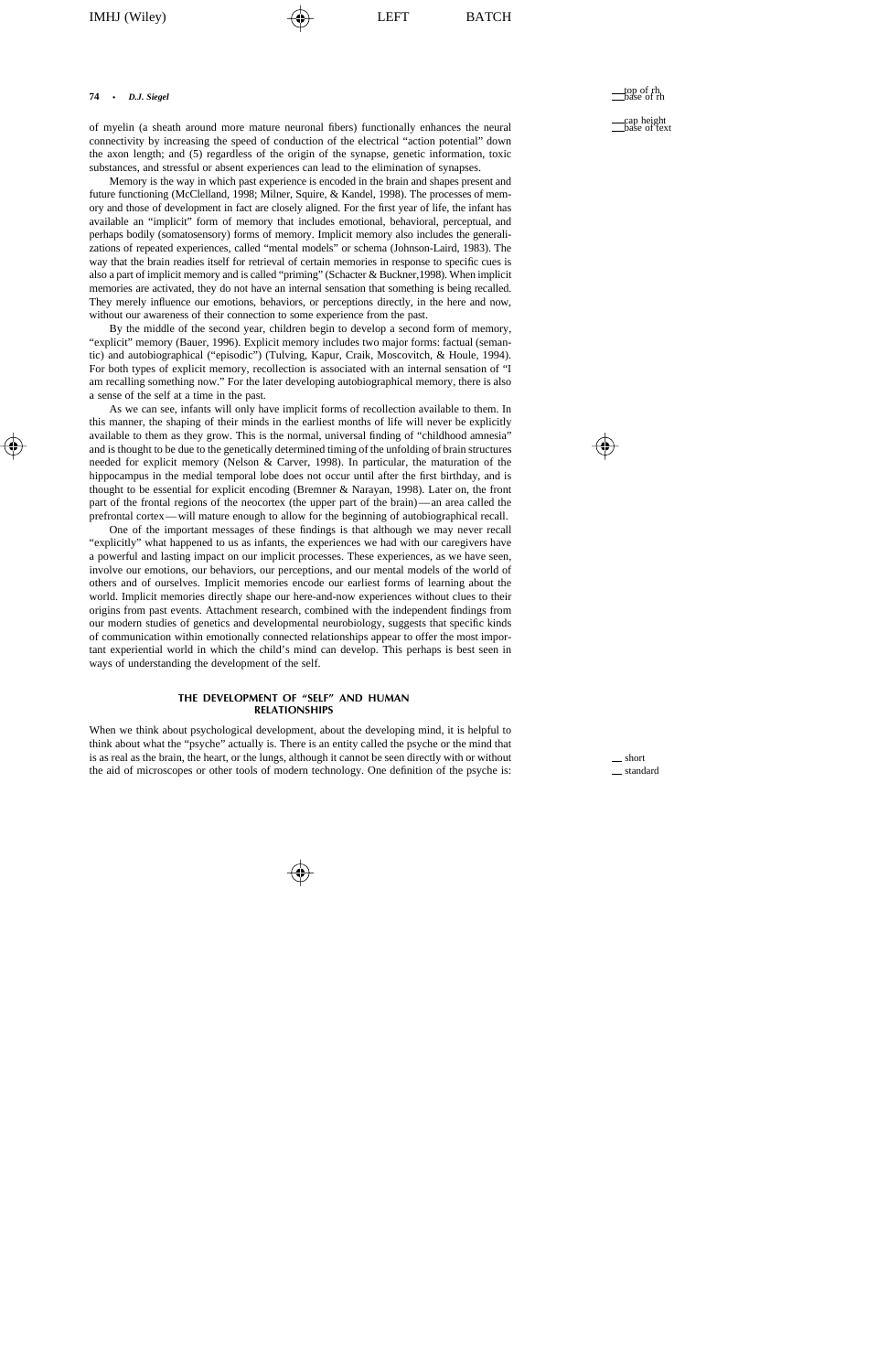"1. the human soul; 2. the intellect; 3. psychiatry—the mind considered as a subjectively perceived, functional entity, based ultimately upon physical processes but with complex processes of its own: it governs the total organism and its interaction with the environment" (Webster's, 1996). Within this definition, we can see the central importance of understanding the psyche, the soul, the intellect, and the mind in understanding human development.

A number of authors have offered various views of how the sense of self can be understood. The psychiatrist and infant researcher Daniel Stern, for example, has examined the ways in which the self develops from within interpersonal relationships during the first few years of life (Stern, 1985). Antonio Damasio, a neurologist, has examined the neurological structures that subsume the manifestations of various aspects of consciousness at the root of three very different forms of self (Damasio, 1999). In my own work (Siegel, 1999), I have examined an "interpersonal neurobiology" of the sense of self as it emerges from the various layers of neural integration and forms of memory. Because the conceptualization of self is so fundamental to the notion of development, I will explore these and other perspectives in depth, and offer a new view of the connection of the sense of self to the mental/neural representation of selfwith-other at the root of neural integration and developmental processes.

Stern (1985) has suggested that the self develops within stages during the first years of life. Each domain of self experience begins at a certain age but then continues to play an important role throughout the lifespan. From birth to two months, the infant's "emerging self" begins in which the body takes in sensory data and the infant has the sense of emerging organization of the world as directly experienced. From two/three months to seven to nine months, the infant has the onset of a sense of a "core self," one in which the infant's sense of agency (the center of will), coherence (sensations of the body), affectivity (emotionality), and continuity (the sense of self across time in the form of memory) are all central features. From nine months to around 18 months, the "subjective self" emerges in which there is a sense of self and self-with-other that involves the shared attention, intention, and emotion between caregiver and child. By the second birthday, the "verbal self" has begun in which words begin to be shared between self and other. Beyond this period, a "narrative self" emerges in which autobiographical narratives play a major role in defining the self (Wolf, 1990).

Damasio (1999) has suggested that various neurological studies (of normal and diseased brains) can be examined to reveal three forms of "self" and two forms of consciousness. Within deep structures in the brain that represent sensory information from the outside world (perceptions) and from the body (via the "somatosensory system") is created a "proto-self." This can be seen as a direct experience of the brain with the outer and bodily worlds. These representational processes can be called "first-order" neural maps. Within higher circuits in the brain are the neural processes that create a "second-order" map of the proto-self as it is changed by its interaction with the world/body. In other words, these higher brain regions are able to have a neural map of the proto-self before interaction and then a proto-self just following interaction with the world/body. This second-order map is in essence a neural symbol of change: it compares the proto-self before and after the interaction. This process of change defines the "core self." The ability of the brain to focus attention on the "object" that produced the change in the proto-self that created the core self—whether it is something in the world (a physical object), something in the body proper, or an image in the mind itself— creates the heightened sense of awareness Damasio calls "core consciousness." Core consciousness is a "here-andnow" experience of focused attention that is fundamentally a measure of how the proto-self is changed by interaction with an "object" in the internal or external world.

Damasio goes on to point out that a third, "higher" grouping of neural structures is essential for what he has called, "extended consciousness." Extended consciousness can be thought to involve "third-order" neural maps— neural representations of the changes in the core self over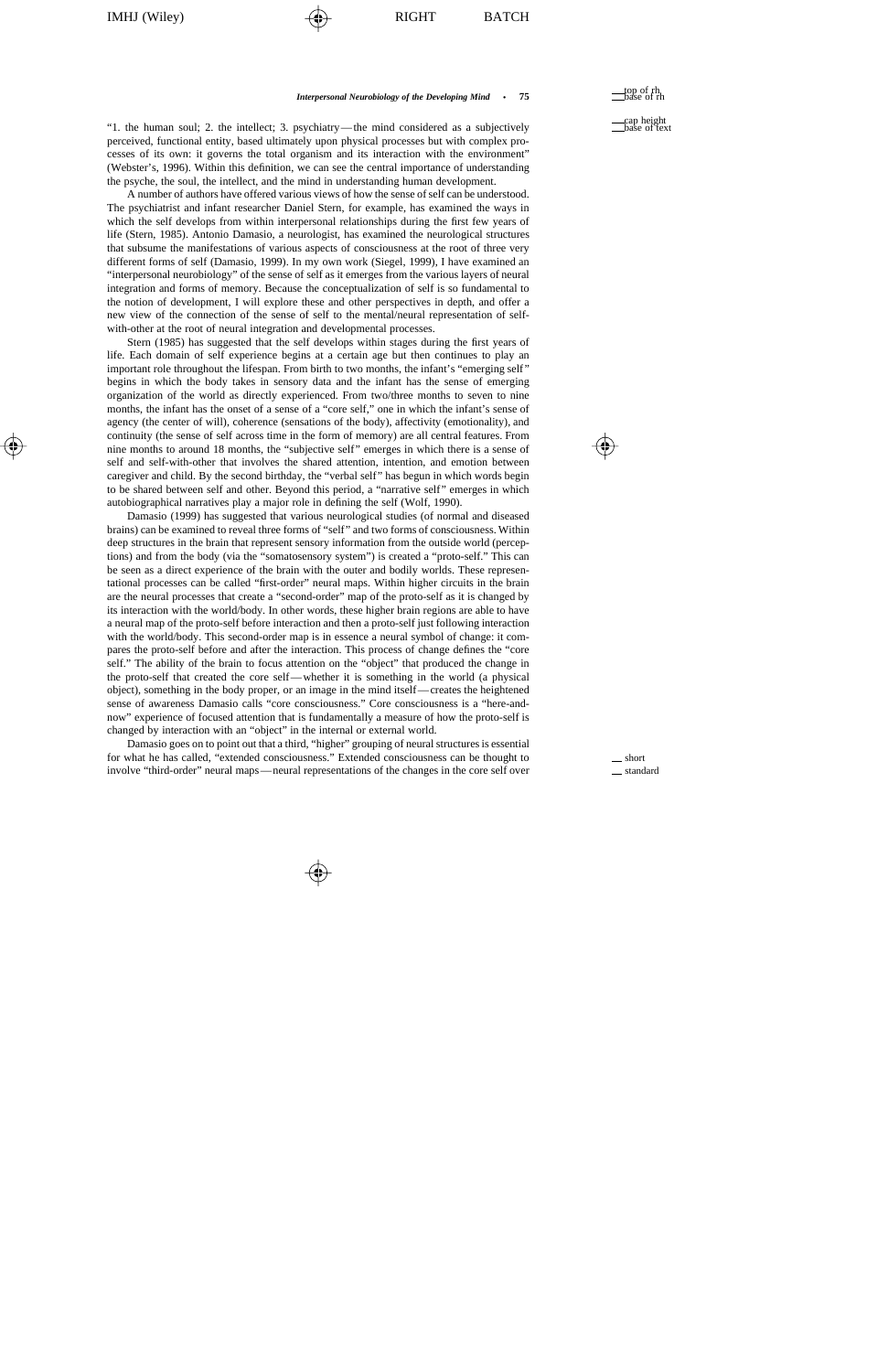time. (These are maps of the changes in the changes of the self in interaction with objects). Such a process allows for the brain to create an "autobiographical self" that records the history of the individual, compares it to present experience, and prepares for the future.

Other scientists have also discussed various conceptualizations of consciousness and the neural structures that subsume their function. For example, Gerald Edelman (1992) has described a primary form of consciousness that is in the "prison of the present" and a "higher form" of consciousness that depends upon language for its functioning in order to liberate the self from that "prison" in creating a sense of past and future. Ernst Tulving and colleagues (Tulving et al 1994; Wheeler, Stuss, & Tulving, 1997) have described a form of "autonoetic consciousness" that permits the self to create the experience of "mental time travel" that links past, present, and future. Within this framework there is also a sense of a "noetic consciousness," a knowing of facts without a sense of self. In many of these frameworks, consciousness is described as involving at least two distinct processes that include a "here-and-now" form of awareness that is distinct from a "past-present-future" integrating process of consciousness.

One can draw on a number of these perspectives in examining how interpersonal experiences may shape the higher, extended, autonoetic forms of consciousness. The neural substrate that allows for the sense of self that "emerges" early in life, the foundations for the emerging or proto-self, is likely to be determined in large part by genetic and constitutional features. In neurologically normal individuals there is likely a fairly similar basic mechanism involved in the creation of an emerging proto-self experience. This sense of self is rooted in the direct experience of the brain as it interacts with its environment: the external world, the body proper, and the mind itself (the neural flow of energy and information within the brain). Neurologically impaired individuals may differ significantly in the manner in which this emerging proto-self is organized and thus how the subsequent and more elaborated senses of self (core, subjective, verbal, narrative or the core and autobiographical selves) come to be formed.

Many of these views converge upon the notion, paralleled by studies of implicit memory, that the brain creates a "here-and-now" experience of self. This core ability of "living in the moment" may also have a large degree of genetically determined neural structure to it. However, as Damasio points out, one view of this core self is that it is the neural mapping of the individual's changing in response to interaction with an "object" in the external or internal world. In this manner, the core self may indeed be subject to huge degrees of impact by the environment. For example, if the environment is one of trauma and stress, the core self will be impacted to a great degree. The sense of agency, coherence, affectivity, and even continuity (memory) of the self in interaction with others will be severely impaired in cases, for example, of familial child abuse (Siegel, 1995, 1996). For these reasons, the deepest sense of self awareness, of core consciousness, may be profoundly influenced by early experiences in infancy even before explicit, autobiographical memory is available.

This neurological view of the creation of a core self experience may also help us to understand the profound importance of collaborative, contingent communication in the development of the infant, and perhaps normal functioning throughout the lifespan. Secure attachments are created within such a mutually resonant form of interpersonal communication. We can propose that the alignment of states of mind inherent in contingent communication enables the core self of each member of an interacting dyad to have a sense of "fullness": as the protoself is changed in response to interaction with another, the contingency of the transaction within collaborative relationships enables the ever evolving core self to have a sense of coherence. Such coherence is defined by the fundamental manner in which the responses of the "other," of the "object" in the world, are directly contingent to the signals given off by the pre-change proto-self. The subsequent collaborative changes in the proto-self create a core self-experience that is coherent and inherently defined as connected to another person. In this fundamental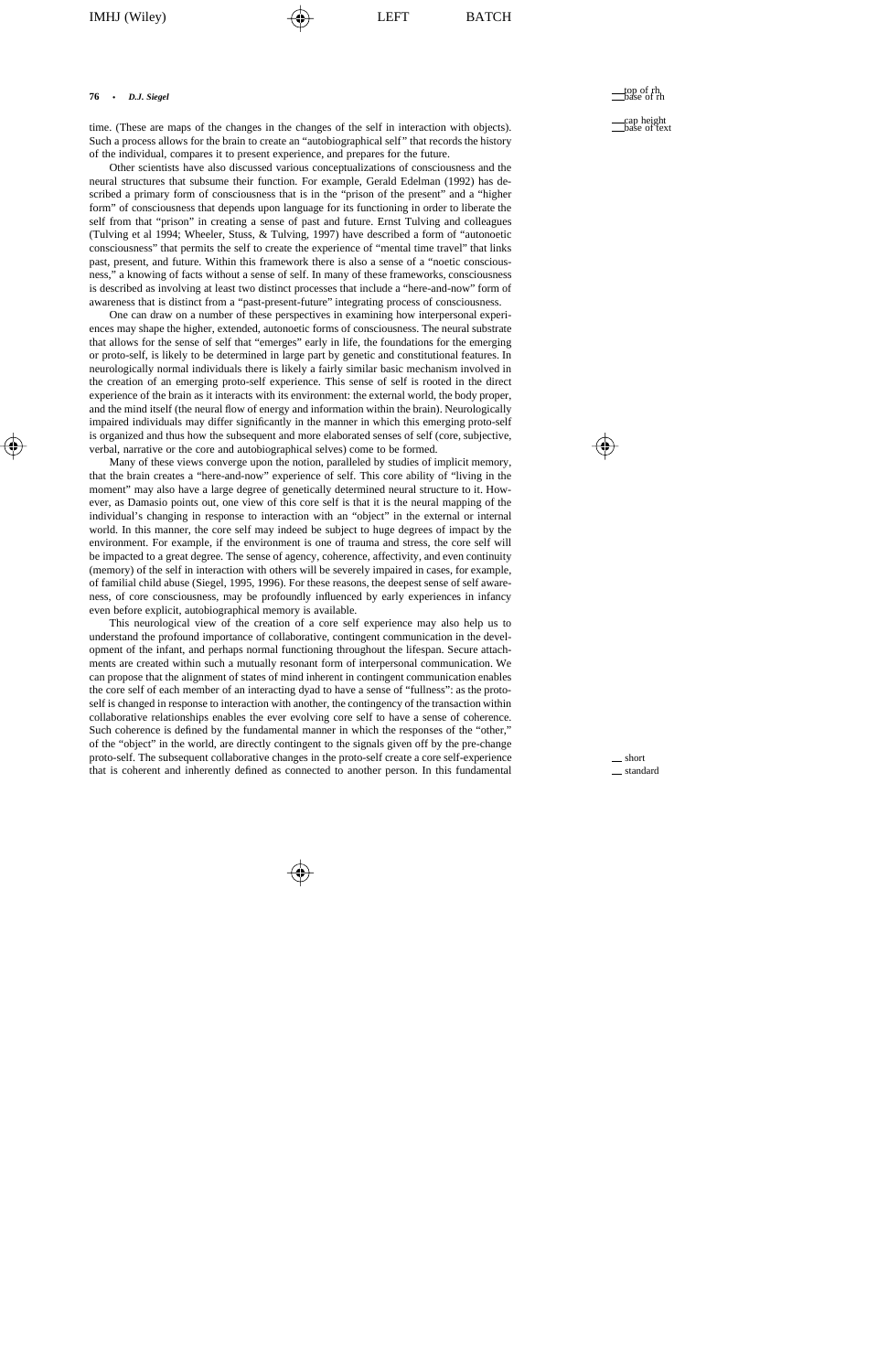neural manner, interpersonal connections can be seen to create the self. When these interpersonal connections are contingent, the self becomes integrated and coherent.

One aspect of the self is that of autonoesis, or "self-knowledge," as revealed in autobiographical narratives. Attachment research has established that one of the most powerful predictors of an infant's attachment to the parent is the parent's autobiographical narrative coherence (Hesse, 1999). Narrative coherence can be examined by determining the free and flexible flow of information as individuals tell the story of their lives, beginning with the memories they recall of their earliest experiences. The research instrument utilized to assess this coherence is the Adult Attachment Interview (see Hesse, 1999; Main, 1995). The Interview is a narrative review by the parent of her recollections of her earliest relationship experiences with her own parents. One can view such autobiographical accounts as revealing the capacity of the mind to achieve a certain amount of integration of functioning. Such a process can be called "coherent autonoesis." This integration appears to allow the individual to have an internal sense of connection to the past, to live fully and mindfully in the present, and to prepare for the future as informed by the past and the present. In this manner, coherent autonoesis allows for the fluid flow of past, present, and future. Such fluid and flexible reflections on the past, present, and future are the hallmark of coherent autobiographical narratives.

But why should such a coherent self-reflective process of the parent be associated with the child's security of attachment? This question has been one of the essential issues in attachment research that I have tried to address in *The Developing Mind* (Siegel, 1999). In the next section, I will offer some possible links between the internal processes of autonoesis and the interpersonal connections of parent – child relationships.

## **ATTACHMENT AND THE DEVELOPING MIND**

Longitudinal attachment studies have found that securely attached children appear to have a number of positive outcomes in their development (Cassidy  $\&$  Shaver, 1999). These include enhanced emotional flexibility, social functioning, and cognitive abilities. Some studies suggest that security of attachment conveys a form of resilience in the face of future adversity. In contrast, a number of studies suggest that the various forms of insecurity of attachment can be associated with emotional rigidity, difficulty in social relationships, impairments in attention, difficulty in understanding the minds of others, and risk in the face of stressful situations. Suboptimal attachment experiences may predispose a child to psychological vulnerability in part by altering the brain's neuroendocrine response to stress (Liu et al., 1997; Rosenblum, Coplan, Freidman, Basoff, Gorman, & Andrews, 1994).

One form of insecurity of attachment, called "disorganized/disoriented," has been associated with marked impairments in the emotional, social, and cognitive domains. Individuals with this form of attachment have also been demonstrated to have a predisposition toward the clinical condition of dissociation in which the capacity to function in an organized, coherent manner is at times impaired (Carlson, 1998; Liotti, 1992; Main & Morgan, 1996; Ogawa, Sroufe, Weinfeld, Carlson, & Egeland, 1997). Recent studies have also found that youths with a history of disorganized attachments are at great risk of expressing hostility with their peers and have the potential for interpersonal violence as they mature (Lyons-Ruth, Alpern, Repacholi, 1993; Lyons-Ruth & Jacobwitz, 1999). This disorganized form of attachment has been proposed to be associated with the caregiver's frightened, frightening, or disoriented behavior with the child (Main & Hesse, 1990). The parents of these children often have an Adult Attachment Interview finding of "unresolved trauma or grief" that appears as a disorientation in their narrative account of their own childhoods (Hesse, 1999). What this implies is that the lack of resolution of trauma or loss in a parent can lead to parental behaviors that create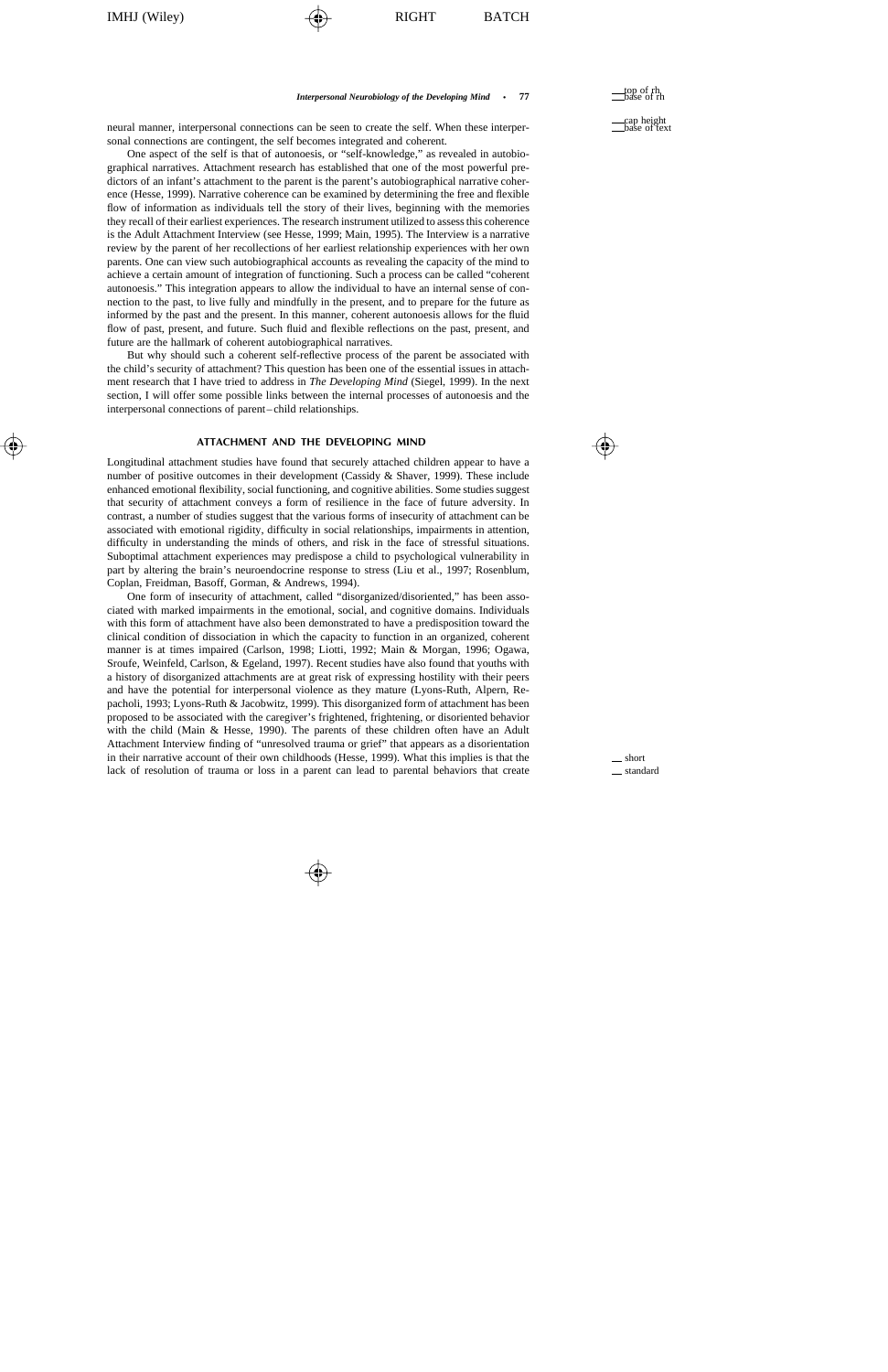"paradoxical," unsolvable, and problematic situations for the child. The attachment figure is intended to be the source of joy, connection, and emotional soothing. Instead, the experience of the child who develops a disorganized attachment is such that the caregiver is actually the source of alarm, fear, and terror, so the child cannot turn to the attachment figure to be soothed (Main & Hesse, 1990).

This finding provides important insights into the nature of the transmission of trauma across the generations. Helping such individuals resolve their traumatic experiences and losses may be an important therapeutic intervention in attempting to alter the course of devastation that such transgenerational trauma can create.

These and numerous other findings suggest that the patterns of communication between caregiver and infant provide a foundation for the developing mind of the child. What are the essential ingredients of secure attachments, then, and how can we understand their importance in the developing child's life?

We can summarize several basic elements of interpersonal relationships that are likely to foster emotional well-being and psychological resilience. Although derived from research studies in attachment, these ideas may also be useful for understanding the impact of close, interpersonal relationships of all sorts throughout the lifespan.

Parents are usually the primary attachment figures for a child. For a variety of reasons, in many families there may be a decreased availability of parents to care for their young children during the working hours. This situation requires that we address the basic needs of the young child to have the opportunity to develop secure attachments with caring, consistent, and reflective adults in addition to her own parents. Fortunately, the infant's mind appears to be quite capable of creating a secure attachment to a selective few adults besides the parents. Grandparents and other relatives, daycare providers, nannies, and other individuals who are "caregivers" for a child may all play important roles as attachment figures. Understanding a child's individual needs and style of communicating, taking joy in the child, and being able to soothe the child when he is in distress, are each basic components of the child's relationship with the attachment figure. The following are five basic elements of how caregivers can foster a secure attachment in the children under their care.

**1.** *Collaboration*. Secure relationships are based on collaborative, contingent communication. The signals sent by each member of an attuned dyad (a pair of individuals) are directly responsive in quality and timing with each other. These attuned communications often have their foundation in the nonverbal signals that are shared between two individuals. Eye contact, facial expression, tone of voice, bodily gestures and timing and intensity of response are all fundamental aspects of nonverbal signals. The sharing of nonverbal signals creates a joining of two minds at a basic level of "primary" emotions. As discussed later in this article, these primary emotions can be seen as the "music of the mind," and thus the sharing of these nonverbal signals, the sharing of the primary states of mind of each person, creates a resonant connection that often may have a sense of emerging vitality. Each person may come to "feel felt" by the other. Some adults may find such joining experiences exhilarating and easy to create; others may find them uncomfortable or unfamiliar, and be unable to participate in such an intimate "connecting" experience. Children need such joining experiences because they provide the emotional nourishment that developing minds require. Relationships that are "connecting" and allow for collaboration appear to offer children a wealth of interpersonal closeness that supports the development of many domains, including social, emotional, and cognitive functioning. Such collaboration may be essential in the creation of a coherent core and autobiographical sense of self.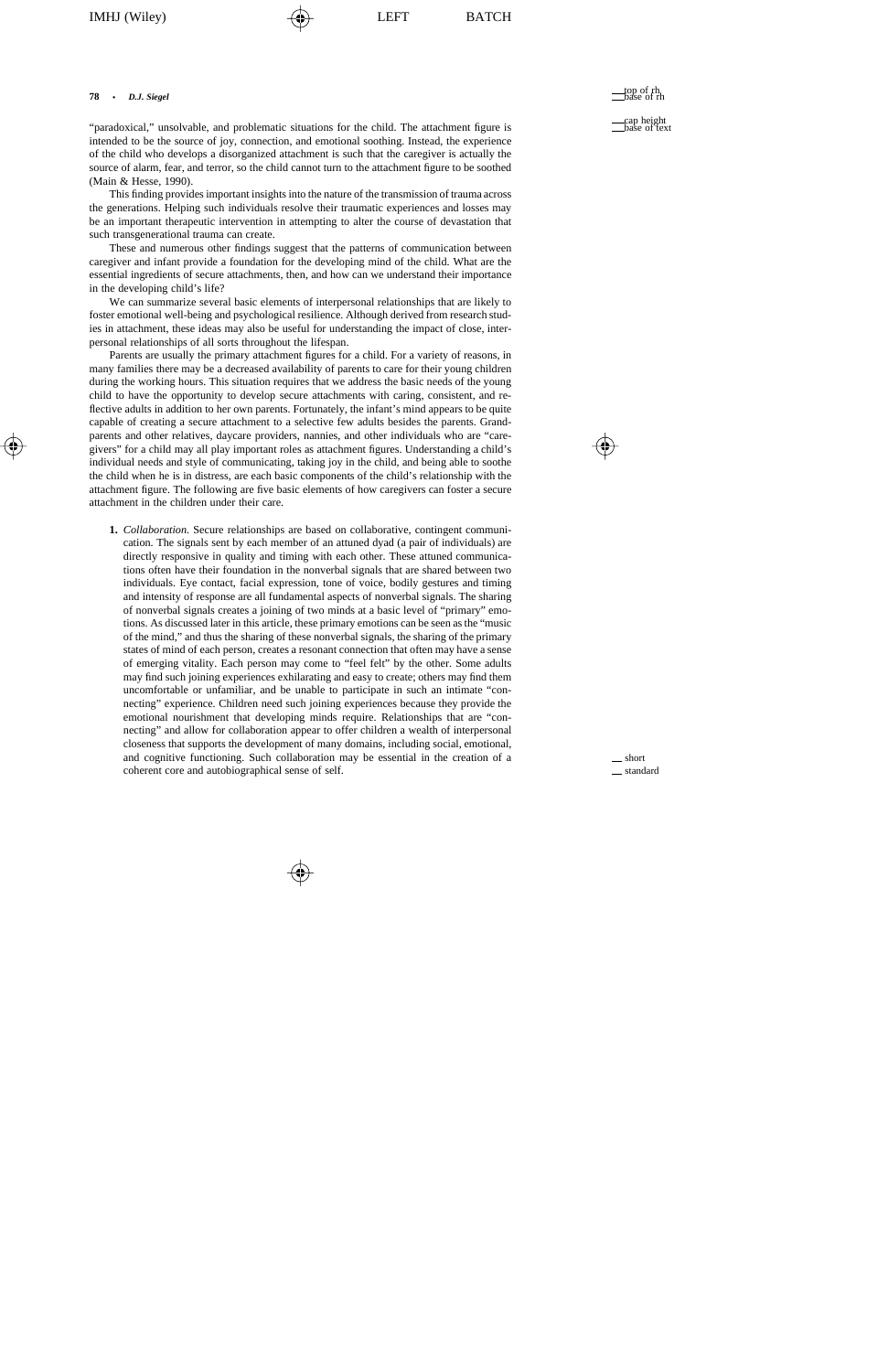- 2. *Reflective Dialogue.* Secure attachment relationships may involve the verbal sharing of a focus on the internal experience of each member of the dyad. Attachment figures recognize the signals sent by the child, attempt to make sense of them in their own minds, and then communicate to the child in such a manner that creates "meaning" for the child in the shared dialogue about the mental states of the child and of the caregiver. Internal experience, or "states of mind," can involve emotions, perceptions, thoughts, intentions, memories, ideas, beliefs, and attitudes. By directly focusing on these aspects of mental life, the adult can create a sense that subjective experience is both important and can be communicated and shared. In this manner, the "mind" itself becomes a central focus of sharing in the discussions between two minds. Such a meaning-making process coupled with collaborative, reciprocal communication allows the child to develop "mindsight": the capacity of the mind to create the representation of the mind of others, and of the self (Siegel, 1999).
- **3.** *Repair.* When attuned communication is disrupted, as it inevitably will be, repair of the rupture is an important part of reestablishing the connection within the dyad. Repair is healing. Repair is also important in helping to teach the child that life is filled with inevitable moments of misunderstandings and missed connections that can be identified and connection created again. Such interactive repair allows the child to make sense of periods of painful disconnection and create a sense of meaning out of the understanding of one's own and another's mind. An adult's pride may at times inhibit repair and leave the child isolated in what may be a shameful state of disconnection. Intense uncomfortable emotional states in the child or parent may lead to a disconnection in collaborative communication. Prolonged disconnection, especially if combined with hostility and humiliation, can have significant negative effects on a child's developing senses of self. Providing repair of the inevitable disconnections of attuned communication can occur naturally in a setting where parents and other attachment figures generally provide consistent, predictable, reflective, intentional, and mindful caregiving.
- **4.** *Coherent Narratives.* The connection of the past, present, and future is one of the central processes of the mind in the creation of the autobiographical form of self-awareness. An adult without a coherent autonoetic process may be at risk of providing interactive experiences for a child that produce various forms of insecure attachment. In essence, adults with a flexible capacity to integrate their experiences across time appear to also be able to provide integrating interpersonal communication with their children. In addition, adults can teach children about the world of the self and of others by joining with them in the coconstruction of stories about life events. These stories focus on activities as well as the mental life of the characters. In so doing, the adult is both collaborating in the construction of reality for the child, as well as giving her the very tools she needs to make sense of the internal and external worlds in which we all live.
- **5.** *Emotional Communication.* Attachment figures can amplify and share in the positive, joyful experience of living. These heightened moments of sharing a sense of vitality are important in creating the foundation for a positive attitude toward the self and others. Equally important is the attachment figure's ability to remain connected to the child during moments of uncomfortable emotion. Thus, negative emotional states can be shared as the adult then helps the child to reduce these states and soothe his distress. Helping a child learn that he will not be emotionally abandoned during these moments and that he can learn to understand and soothe his painful emotional state is an important role for the attachment figure to play. Adults also need to be sensitive to a child's cycling needs for direct connection and for solitude. Awareness and respect for these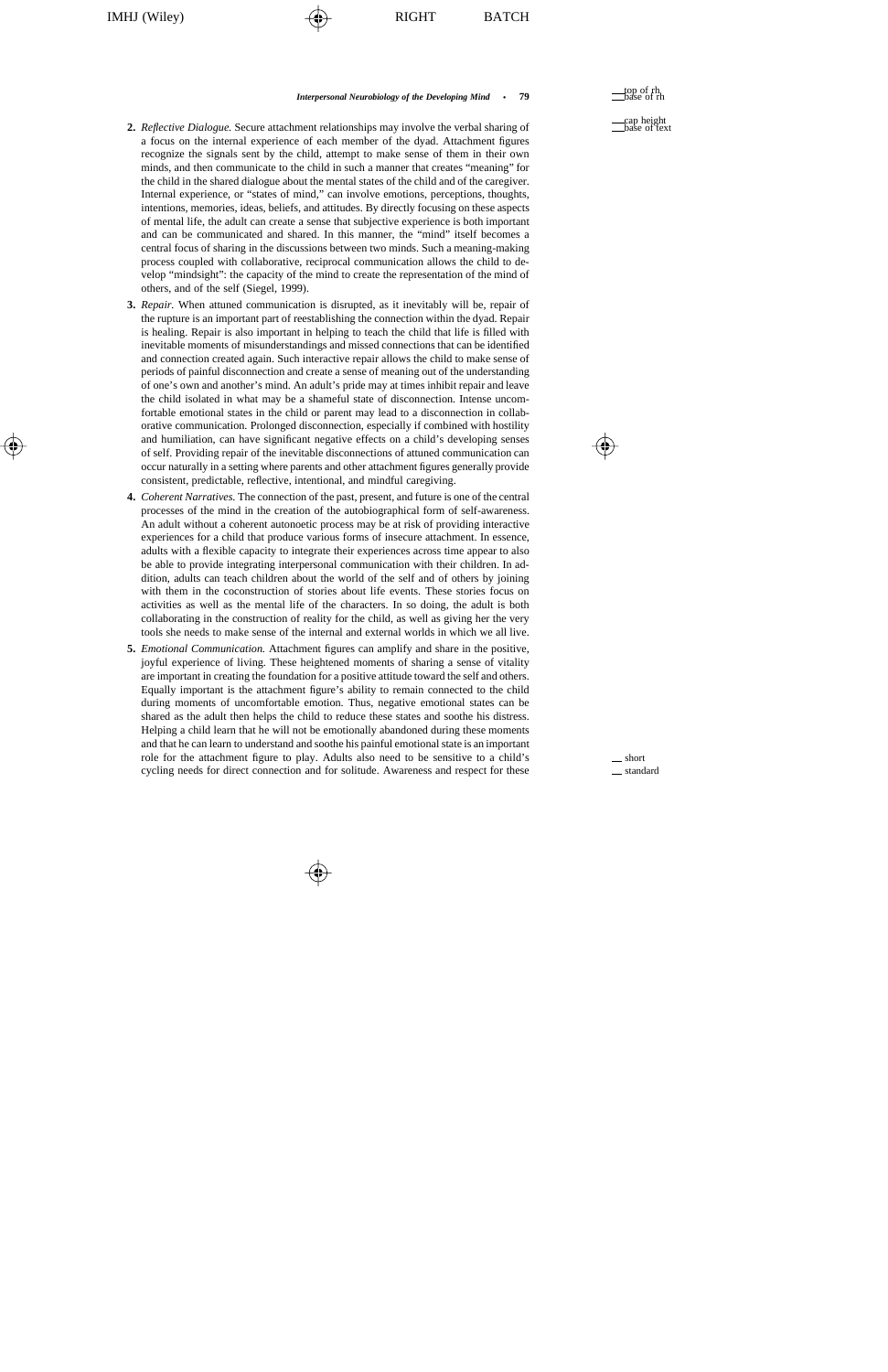changing needs for connection are a part of emotionally attuned communication. These interactive forms of emotional communication may be at the core of how interpersonal relationships help to shape the ongoing emotional and social development of the child's growing mind.

## **EMOTION**

Emotional communication is at the heart of attachment. But what exactly is emotion? It may be surprising that both clinicians and academicians often have quite varied responses to this question. Exploring the nature of emotion as a fundamental process both of the individual and of interpersonal communication may help deepen our view of an "interpersonal neurobiology" of the developing mind. Researchers have examined a number of ways to view emotion. For example, emotion can be conceptualized as an integrating process in the mind with many dimensions (Ciompi, 1991). Some scientists argue that emotions are everywhere in the processes of the mind, while others support very specific circuits in the brain that mediate emotion (see LeDoux, 1996). In general, emotion is considered to be a central process that interconnects many aspects of mental functioning. This perspective is expressed by Kenneth Dodge: ". . . all information processing is emotional, in that emotion is the energy that drives, organizes, amplifies, and attenuates cognitive activity and in turn is the experience and expression of this activity" (Dodge, 1991, p. 159).

What are these processes, these emotions, and how can we "see" them at work? The study of emotion suggests that nonverbal behavior is a primary mode in which emotion is communicated. Facial expression, eye gaze, tone of voice, bodily gestures, and the timing and intensity of response each are fundamental to emotional messages (Ekman, 1992). But what exactly is emotion? We can know when others are upset and "emotional," but what does this really mean? Attempting to clearly define the process of emotion and its regulation can yield some helpful ways of understanding the mind, how the mind arises from the processes of the brain, and how one mind interacts with other minds within human relationships. Examining the fundamental ways in which emotion is an integrative process can enable us to see how central emotion is in both intraindividual mental processes and in interpersonal communication.

As Damasio notes:

It would not be possible to discuss the integrative aspects of brain function without considering the operations that arise in large-scale neural systems; and it would be unreasonable not to single out emotion among the critical integrative components arising in that level. Yet, throughout the twentieth century, the integrated brain and mind have often been discussed with hardly any acknowledgment that emotion does exist, let alone that it is an important function and that understanding its neural underpinnings is of great advantage. (Damasio, 1998, p. 83)

It is for this reason that we need to expand the area of "affective neuroscience" if we are to meaningfully explore the neurobiological basis of interpersonal relationships, subjective experience, and the developing mind. In essence, we need to build on the "objective" approaches of science to provide the foundation for understanding why interpersonal relationships (such as attachment) that focus on the importance of the "subjective" experience of each individual are most likely to promote emotional well-being and psychological resilience. At the core of these mental phenomena is the process of integration.

Attachment relationships differ across the various categories in the ways in which states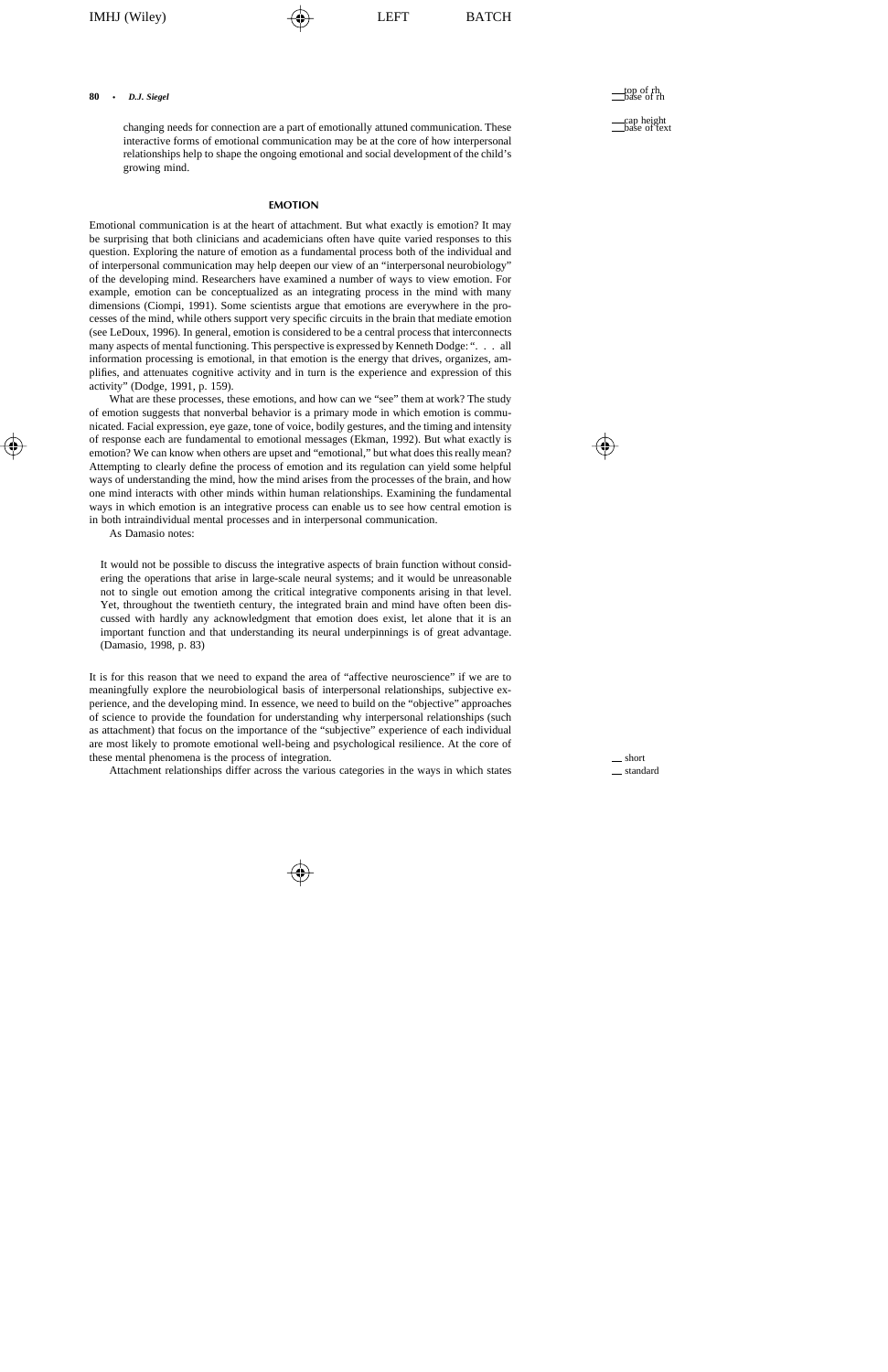of mind and emotional communication are shared between parent and child (Siegel, 1999). Distinct patterns of emotional communication characterize each of the differing attachment classifications. The emotional processes of the more mature adult mind can be used by the child to regulate her own internal state. From the beginning of life, "self-regulation" is actually determined in part by an interactive "dyadic" process of mutual coregulation (Feldman, Greenbaum, & Yirmiya,1999; Hofer, 1994; Sroufe, 1996). A child uses the state of mind of the parent to help organize her own mental processes. This alignment of states of mind permits the child to regulate her own state by direct connection with that of her parent. The processes of affect attunement and social referencing reveal the fundamental way in which nonverbal communication is the medium in which states are aligned. What do these nonverbal signals actually represent?

One way of answering this question is by viewing emotion as the fundamental process that regulates the flow of energy and information. In this manner, I have proposed (1999) that a "primary" emotional process occurs that includes initial orientation, appraisal, and arousal. Subsequent elaborative mechanisms lead to differentiated emotional states (such as the categorical emotions of sadness, joy, anger, fear). Within this framework, the flow of energy is directed within a primary emotional process that leads to characteristic profiles of energy activation. These profiles can be seen externally as what Stern (1985) has termed, "vitality affects" and can be experienced internally parallel to what Damasio (1999) has called "background" emotions. These reflections of primary emotional states are the shared focus within "affective attunements." By directing the flow of energy and information processing within the brain, primary emotions reflect a core process that interconnects processes within one mind, as well as connecting those of one mind to those of another.

This integrative and interpersonal view of emotion is one perspective on emotion and brain functioning. Within the field of neuroscience, there is actually a heated debate about the nature of emotion in the brain. For example, for many decades there was an accepted viewpoint that emotions emanated from a part of the brain called the limbic system. Research paradigms attempted to carefully define the boundaries and specific functions of this system but often were unable to identify its functional limits (LeDoux, 1996). The essential point here is that emotion is *not* limited to some specifically designed circuits of the brain that were once thought to be the center of emotion. Instead, these same "limbic" regions appear to have wide ranging effects on most aspects of brain function and mental processes. Emotion is perhaps better seen as an integrative process throughout the brain, rather than some element limited to one particular area. The limbic regions, however, are specialized to carry out the appraisal of meaning or value of stimuli. They are also dominant for the information processing system that carries out social cognition, including face recognition, affiliation, and theory of mind (the view that another person has a subjective experience of mind) (Barbas, 1995; Baron-Cohen, 1995; Baron-Cohen & Ring, 1994; Davidson, 1992; Halgren, 1992; Haxby et al., 1996, Panskepp, 1982; Rolls, 1995; Ross et al., 1994; Tucker, 1992; Watt, 1998). In this manner, we can see a convergence between social processing and the creation of meaning within emotional processing.

Within the field of developmental psychology and psychopathology, emotion and emotion regulation are seen as a part of the same process (Cicchetti, & Rogosch, 1997a; Cicchetti & Tucker, 1994; Fox, 1994; Garber & Dodge, 1991). Emotions are both regulated and perform regulatory functions. This view describes both the omnipresent nature of emotion and the way in which the distinction sometimes made between cognition and emotion, thoughts and feelings, is artificial, and can potentially impair our efforts to understand mental processes.

Emotion involves complex layers of processes that are in transaction with the environment. These transactions involve cognitive processes (such as appraisal or the evaluation of meaning) and physical changes (such as endocrine, autonomic, and physiological). As Alan Sroufe has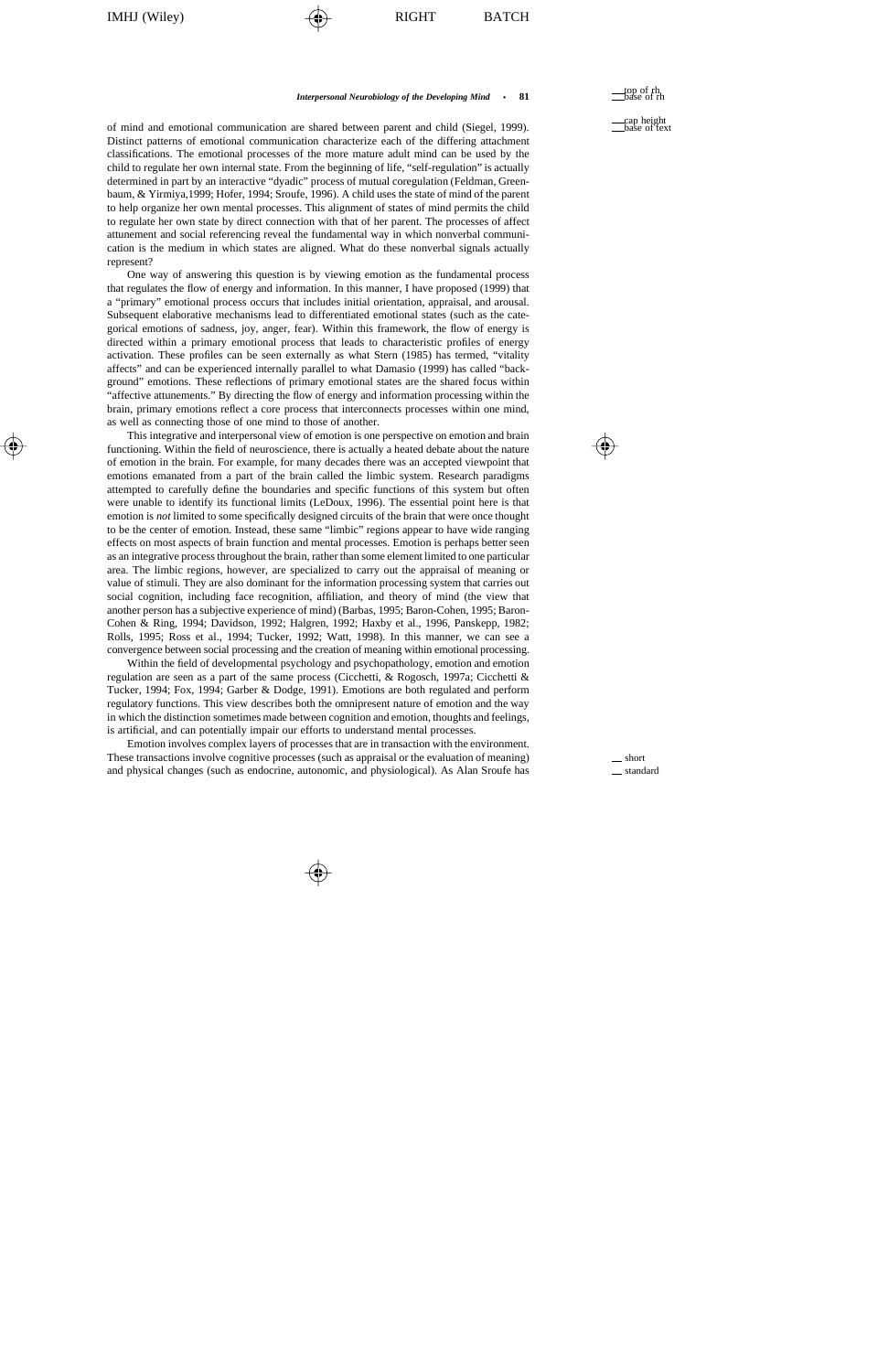described, emotions involve "a subjective reaction to a salient event, characterized by physiological, experiential and overt behavioral change" (Sroufe, 1996, p. 15). A similar view suggests that emotion can be seen as involving neurobiological, experiential, and expressive components (Izard & Kobak, 1991).

Emotions represent a dynamic process in which they are created within the socially influenced value appraising processes of the brain. Emotion is integrative in that it is a process that connects other processes to each other. By viewing emotion as central to the regulation of energy and information flow in the brain, we can see that emotion plays a central role in creating and regulating mental life. In this manner our understanding of the distinct ways in which emotion is experienced and is communicated among individuals can shed light on how the mind develops and functions within the social context of human relationships.

# **INTERPERSONAL COMMUNICATION AND THE DEVELOPMENT OF MINDSIGHT**

The mind of the child appears to develop a core manner in which the mental states of other individuals become represented within the neural functioning of the brain (Stone, Baron-Cohen, & Knight, 1998). In the child's early life, emotional interactions with attachment figures appear to be of primary importance in shaping the core (here-and-now) and autobiographical (pastpresent-future) senses of self. We can see such interactive effects in the central ways in which the brain creates neural maps of the self as influenced by the "object." These neural maps are the essence of how the brain constructs its specific experiences of reality.

One form of neural map is the way in which the brain creates images of other minds. I have used the term "mindsight" to refer to this representational process. In essence, this is the capacity of one mind to "perceive" or create representations of the mind of oneself or of another (Aitken & Trevarthen, 1997). The basic elements of mind that are "seen" can include thoughts, feelings, perceptions, beliefs, attitudes, intentions, and memories. Such a complex capacity develops throughout childhood, and can become continually more enriched throughout the lifespan. Other authors have described similar processes using terms such as mentalizing, reflective function, theory of mind, and social cognition (Fonagy & Target, 1997). In some neurologically impaired individuals, the capacity for mindsight may be disturbed, such as in children with the disorder of autism (Baron-Cohen, 1995). In some cases of intrusive parenting, children also have been shown to have diminished mentalizing abilities (Fonagy  $\&$  Target, 1997). This suggests that the capacity for mindsight develops from within the intact neurological structures of an individual who experiences a certain degree of collaborative, nonintrusive attachments.

In exploring the fundamental neural substrate for the elements that allow the brain to create maps of other minds, it has been helpful to examine the nature of the early interpersonal communication and the neurobiology of the largest systems of the brain, the left and right hemispheres, and how they may each develop and come to function in an integrated manner (Springer & Deutsch, 1993). From the embryonic period onward, there is a significant asymmetry in the nervous system. The "higher" functions of the brain, those of more complex and abstract thinking, are directly shaped by the motivational forces of the "lower" areas of the same side of the brain (Trevarthen, 1996; Tucker, Luu, & Pribram, 1995). The left and right sides of the entire brain appear to be driven by different "streams" of processing or neural circuits that create distinct flows of information that drive subsequent information processing in particular directions.

The left and right sides of the brain are anatomically isolated except for connections made directly through bands of neural tissue called the corpus callosum and the anterior commissures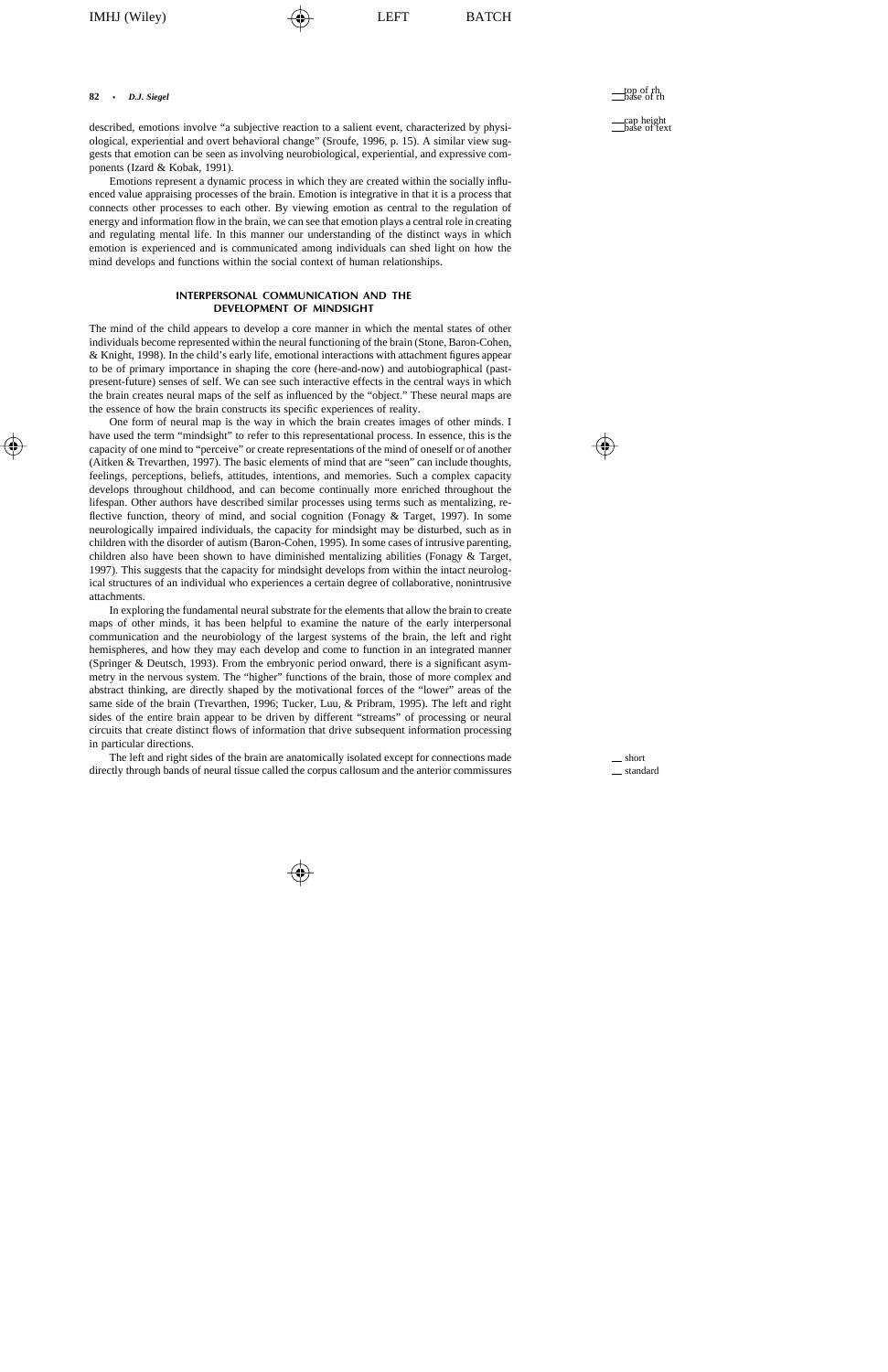(Trevarthen, 1990) that develop during the first decade of life. Indirect passage of information may occur at other sites, including an area called the cerebellum. Of note is that early child abuse has been shown to impair the development of the corpus callosum, as well as leading to a diminished development of the brain as a whole (DeBellis et al., 1999a, 1999b). Severe stress is toxic for the growing brain.

In general, a wide array of studies in humans suggest that the isolated functions of the left and right hemispheres may be "integrated" under normal conditions in creating the mind. The complex capacity for mindsight, for example, appears to require the integration of aspects of both right and left hemisphere functioning (Stone et al., 1998). Thus, we normally experience a blending of right and left functions. However, the anatomical separateness of these two hemispheres also permits for functional isolation under certain conditions. Such isolation of function between, or within, hemispheres may produce a "nonintegrated" functioning and the impairment of certain intricate mental processes. Dissociation may be one clinical syndrome that reflects this mental disassociation of processes (Siegel, 1996).

The right hemisphere is involved in more self-soothing actions in the infant, has a more integrated mapping of the "somatosensory system" (the representation of the body in the brain), directly regulates bodily processes, is involved in affective expression and perception, specializes in the processing of perceptual images, mediates autobiographical recollection, and processes information in a "holistic" manner. The capacity for mindsight may depend, in large part, on the integration of a number of these bodily, emotional, and social information processing circuits that reside predominantly in the right side of the brain and how they become interconnected with those of the left hemisphere.

The left side of the brain is involved in more exploratory actions in the infant, has very little integrated representation or regulation of the body, and is not very good at reading the nonverbal expressions of emotions of others. The left side of the brain has a primarily linguistic processing mode, and processes information using "syllogistic reasoning"—looking for cause – effect relationships in a linear, logical fashion. The left hemisphere is said to have an "interpreter" function, attempting to use the limited bits of information at its disposal to assess true/false distinctions and determine causal relationships within linear, logical, narrative descriptions.

In this manner, one can see that some attachment figures provide children with "nonintegrated" communications that serve to impair the movement of the child toward integration of his or her own experience. One view is that certain parents may isolate their verbal output from their emotional facial and tone of voice expressions (Beebee & Lachman, 1994). I have proposed a way to understand how these nonintegrated attachment experiences impact upon the growing brain of the child (Siegel, 1999). The right hemisphere is the dominant side of the brain during the first few years of the infant's life (Chiron, Jambaque, Nabbot, Lounes, Syrota, & Dulac, 1997). "Dominance" means that the right hemisphere is both growing more rapidly and is more active (Thatcher, 1997). In fact, areas of the right hemisphere within the prefrontal cortex (the orbitofrontal region, just behind and above the orbits of the eyes) that regulate bodily function and emotionally attuned communication appear to be actively developing during this period (Schore, 1994, 1996). Thus, the ways in which the caregiver comes to communicate with the infant during these crucial early years may help shape the right hemisphere's capacity for self-regulation, self-other relationships, an autobiographical sense of self, and the basic elements of the capacity for mindsight. These can all be seen as complex functions that depend upon various dimensions of neural integration.

Recent work also suggests that the prefrontal regions of the brain may also be a part of the integrated circuitry that permits social and moral behavior (Anderson, Bechara, Damasio, Tranel, & Damasio, 1999; Dolan, 1999). In these reported cases of early neurological damage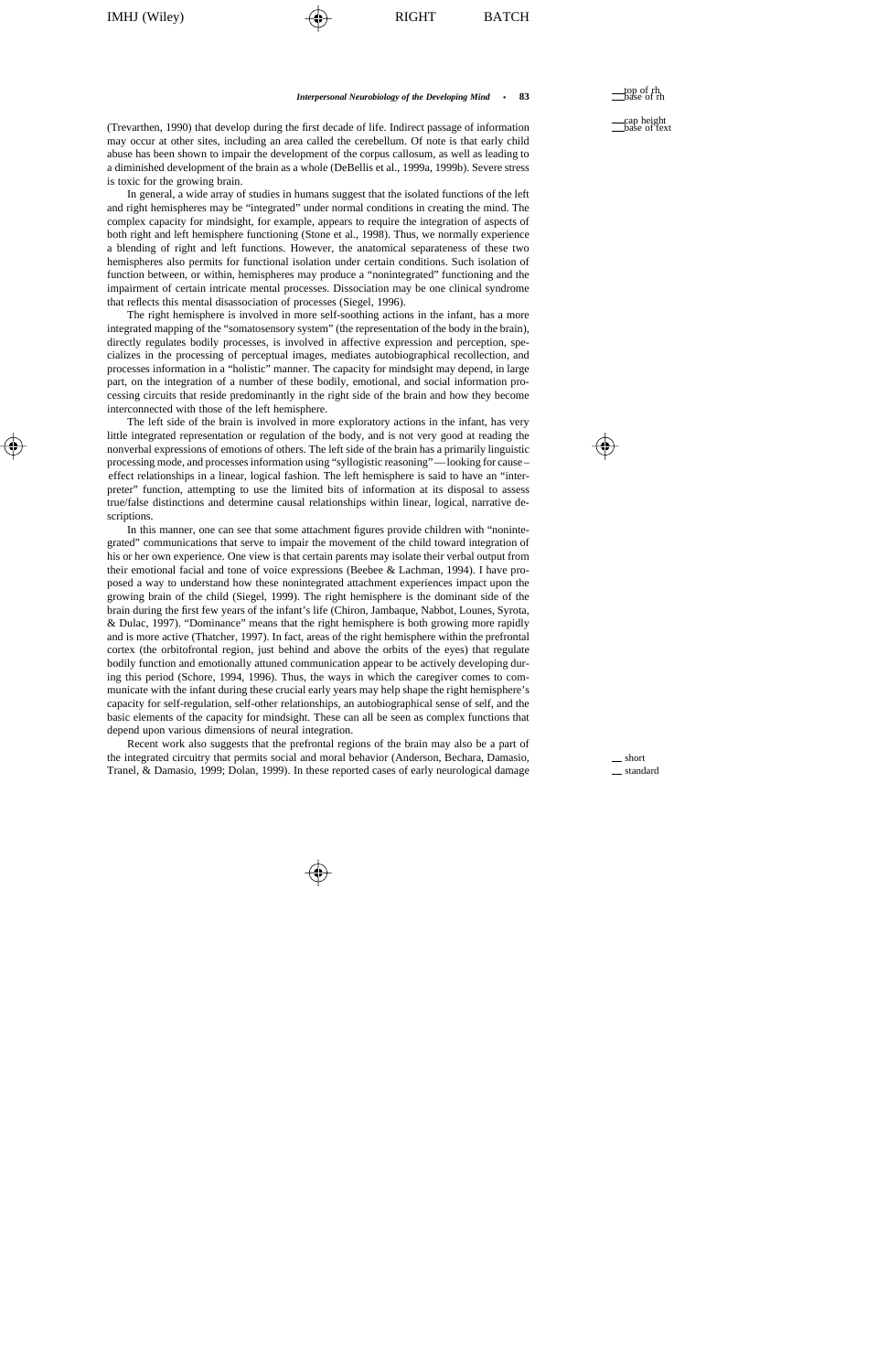to this important area of the brain, individuals were found to have marked impairments in both their capacity to understand basic social information and to behave in socially and morally meaningful ways. What we do not yet know is exactly how certain early adverse experiences in a child's life may negatively shape the development of the complex circuitry, including that of the prefrontal regions, that has been proposed to permit social and moral behaviors. Neuroscience is just beginning to discover the details about a possible neurological origin of "conscience." Our work in attachment will benefit from these independent findings in examining how secure relationships may promote moral development through the impact of interpersonal relationships on neural structures.

What we do know from the independent field of studies in child development is that certain attachment experiences appear to promote socially adaptive, morally responsible behaviors in children. One way of thinking about these secure attachments is that they involve the basic elements discussed earlier, and have as their foundation the ability of the adult to create a collaborative form of communication with the child. But how can a logical, word-oriented adult communicate with a primarily right-hemisphere dominant nonverbal infant to help with the earliest stages of the development of these important functions? The nonverbal interactions of caregiver and infant can be proposed to be the most important elements that help to create a secure attachment between the infant and the caregiver at the beginning of life. As the child grows, as discussed above, reflective dialogues that help create meaning and interpret the complex world of human minds for the child are extremely important. Such reflective, meaningmaking dialogues require, we can propose, an integrated right and left hemisphere in both caregiver and child. But adults often live in a logical world filled with word-dominated thoughts. These left-hemisphere processes are often far from the more subtle, nonverbal experiences that the adult needs to be able to share with the infant. In essence, the infant's brain needs to "feel felt" by the caregiver. Such a feeling of connection, in fact, may be extremely important for each of us in our relationships throughout the lifespan. Collaborative communication is far more than the sharing of linguistic packets of verbally understood words.

At the neurological level, such a nonverbal, emotional sharing involves the output of the right hemisphere of each member of the interacting pair. As the right hemisphere both sends and receives these signals, the opportunity is created for a "resonance" of the minds of each of the individuals. At this nonverbal, core self-level, the interaction of self with other becomes mapped in the brain in a manner that literally, neurologically, creates the mind of the other. In Stern and in Damasio's terms, we can propose that the emerging proto-self takes in the signals from the caregiver and maps the changes in the proto-self in response to these nonverbal signals. These signals are "the object" that produces the changes in the proto-self, and thus, are themselves woven directly into the construction of the core self. The core self is the second-order neural mapping of the changed proto-self as core consciousness focuses attention on the "object"—the caregiver's face, eye gaze, tone of voice, and gestures.

We can propose that within the child's brain is created a multisensory image of the emerging caregiver's nonverbal signals. These nonverbal signals reveal the primary emotional states of the individual's mind. These primary emotions, the music of the mind, are the most direct way in which the nonverbal, subjective state of one's current mental processing can be externally expressed to another person. Such primary emotions are the profiles of activation, the flows of energy and nonverbal information, that reveal the primary essence of one's mind. It is in this manner that emotionally attuned communication, the resonant sharing of nonverbal signals, allows for the child to "feel felt" and to create a secure attachment with that connecting adult. It is the sharing of these nonverbal expressions of primary emotions that allows for the most direct connection of one mind to another. Within such attuned, collaborative experiences the securely attached child's core self is then able to reflect a coherence between the self and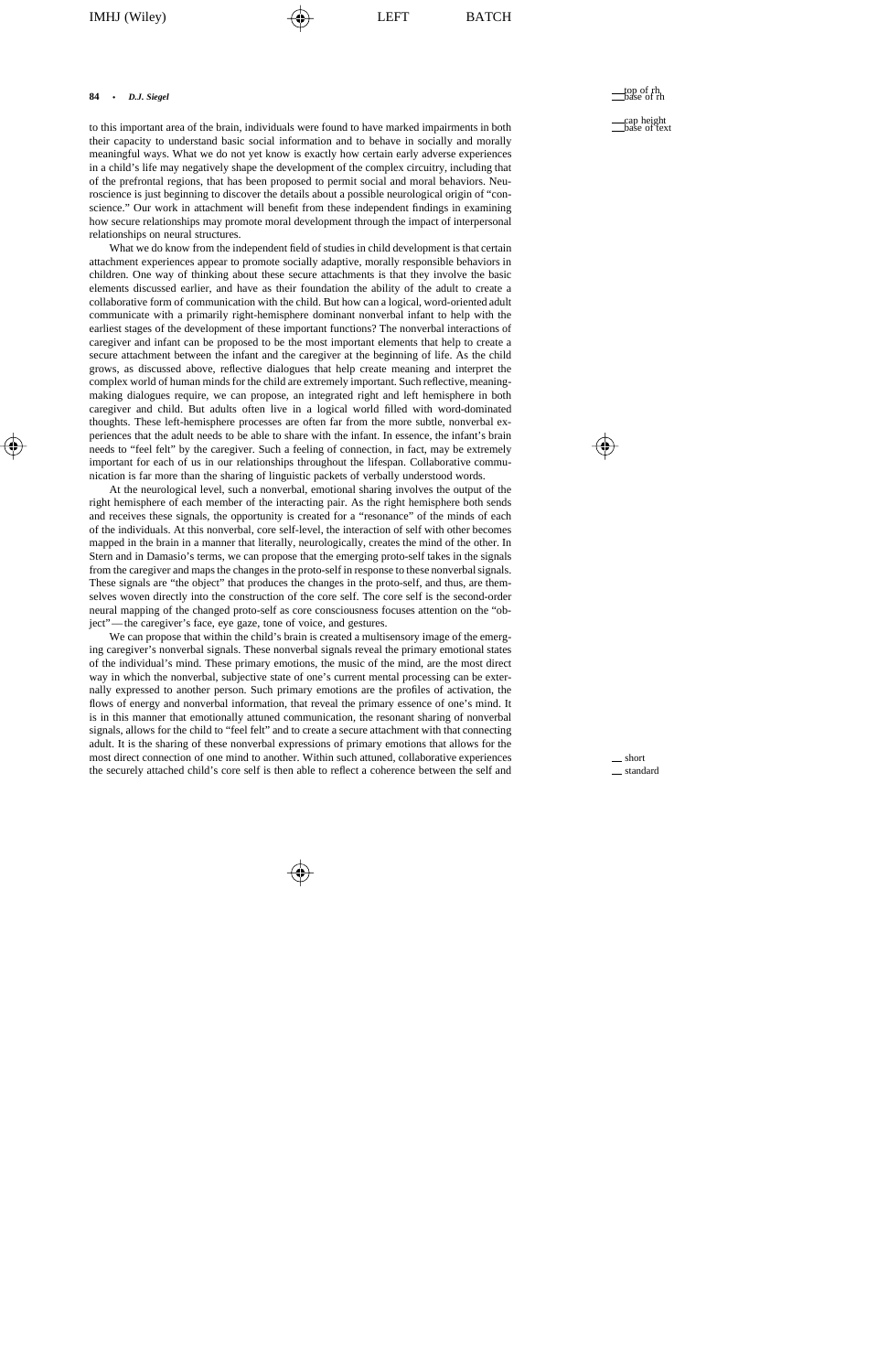the "other." This defining focus of the self as a "self-with-attuned-other" is, I believe, the developmental origins of our natural capacity for caring about and feeling connected to others in the world.

The heart of the emotional transactions with the growing child can be described as being the sharing and amplification of positive emotional states, and the sharing and reduction of negative states. These repeated and reliable emotional transactions allow a child to feel connected in the world. It is also these communications that allow a child to initially rely on the caregiver for help in regulating her own emotions, and then later to develop a more autonomous form of flexible self-regulation. In this manner attuned emotional communication within secure attachments leads to a healthy and flexible capacity for self-regulation.

## **COMPLEXITY, COHERENT NARRATIVES, AND NEURAL INTEGRATION**

To understand the links among interpersonal communication, personal narratives, and selfregulation, it is helpful to examine the experience of mind from the perspective of complex systems. The application of "complexity theory" or the "nonlinear dynamics of complex systems" to the human mind has been useful in understanding the processes of development and of human experience (Cicchetti & Rogosch, 1997b; Fogel, Lyra, & Valsiner, 1997; Globus & Arapia, 1993; Lewis, 1995, 1997; Robertson & Combs, 1995; Thelen, 1989). Complexity theory examines the ways in which the flow of the states of activation of a system has selforganizational properties, movement toward maximizing complexity, and recursive, self-reinforcing processes. Application of these principles to the layers of systems, from neural circuits to interpersonal relationships, can provide useful insights into the bridges across these levels of analysis.

Development can be seen as a movement toward ever more complex states of processing over the lifespan (Thelen, 1989). In this manner, the brain as a complex system may be naturally capable of attaining states of connection within its own neural circuits that allow it to achieve greater and greater degrees of integrated functioning. Such integration—the clustering of distinct, differentiated components into a functional whole— can be seen as allowing the brain to achieve these higher states of complexity. Complexity can be viewed as a flow of states of activation that move between the extremes of sameness, order, and rigidity on one side, and variation, randomness, and chaos on the other. The flow of states between order and chaos creates the maximal complexity of a system. The key element in attaining such complexity within a system's changing states is the combining of differentiation (component parts being distinct and well-developed in their own uniqueness) with integration (clustering into a functional whole). Making component parts identical— sameness and order of the system—may create a form of integration, but the elimination of the unique elements of differentiation actually decreases the level of complexity achievable by the system. Having component parts of a system activated in total isolation from each other— randomness and chaos of the system—may permit differentiation but lacks the integration necessary to achieve complexity.

Human relationships may involve these principles of complexity. Secure attachments enable resonant interpersonal connections in that they foster the blend of differentiation of each individual with the integration of each person within collaborative, contingent forms of emotional communication. In this manner, we can see that human relationships that encourage both individual differences (differentiation), and interpersonal collaboration (integration) may nurture the most complex states. Nonlinear dynamics suggests that systems that move toward such complexity are in fact the most stable, flexibly adaptive, and capable of a wide range of "selforganizing" processes. Within secure attachments, such self-organization may be seen as the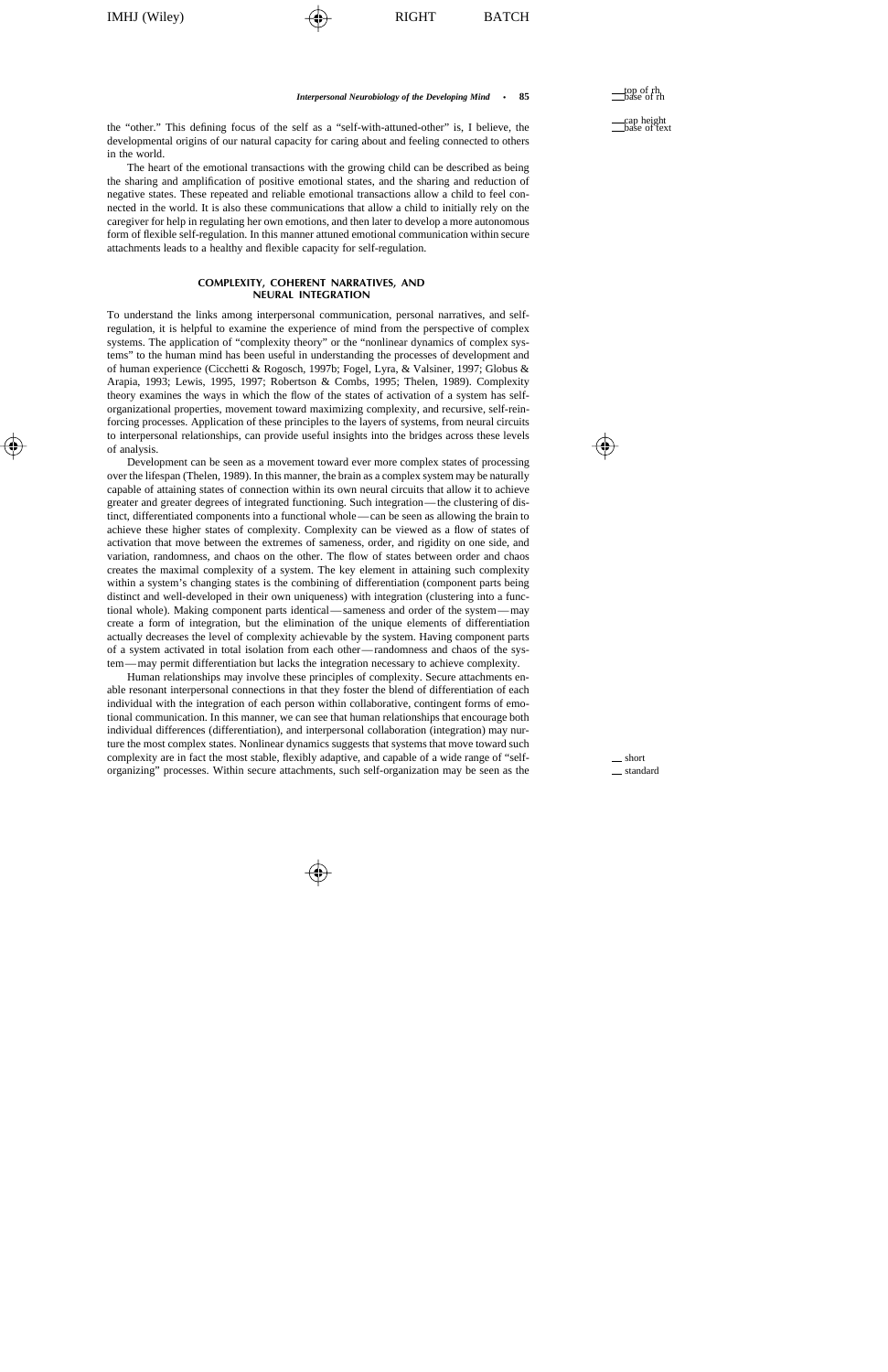ultimate gift that caregivers offer to their children: to enable the self to achieve differentiation and integration in acquiring flexible and adaptive means for self-regulation. Such an ongoing process involves the internal adjustment of mental functions as well as the continual modification of interpersonal connections. This capacity to modify both the internal and the external (interpersonal) dimensions of connections may be at the heart of mental health and emotional well-being.

The linkage of secure attachment, the development of mindsight, and the integrating role of nonverbal and verbal processing can also help us to explore the possible connections between coherent autonoesis and collaborative interpersonal relationships. In a fundamental way, both are about the interconnectedness of life. Each also involves the process of neural integration. The processes of coherent self-knowledge and of collaborative interpersonal communication each appear to be mediated by the same integrating prefrontal region. This region and these processes are fundamentally involved in connecting widely distributed and differentiated functions into a coherent whole. They thus involve integration at both the intra- and interpersonal level of organization.

From the beginning of development, the brain has the capacity to differentiate its circuitry and also to integrate its functioning. This blend of differentiation and integration within the single brain also applies to the nature of the development of the child within interpersonal relationships. From the beginning, the brain is capable of— and, in fact, is hard-wired to make connections with other brains. As we have seen, the core self evolves in the response of the emerging proto-self in interactions with objects, including others in the world. As the more complex capacity for autonoesis develops and creates an autobiographical self, these thirdorder neural maps are built on the second- and first-order mappings of the self in interaction with others in the world. In this fundamental way, the manner in which we come to construct our integration of past-present-future is built upon the self in interaction with other selves. This is the way in which the collaborative communication of attachment relationships directly shapes the development of the self.

The contingent, collaborative communication of secure attachments produces a coherence within the here-and-now core self as well as in the past-present-future integrating autobiographical self. In this manner, coherent interpersonal relationships produce coherent neural integration within the child that is at the root of adaptive "self-regulation."

A parent with a flexible access to an integrating process that enables self-regulation would likely be more emotionally accessible to the range of states and signals provided by a child. Attachment research suggests that we learn different adaptive strategies early in life for communicating with other individuals. "Integration" can be proposed to be a central self-organizing mechanism that links the seemingly disparate aspects of emotion, narrative, and interpersonal relationships within the human mind. The "wholeness" of this integrative process can be described within the concept of "coherence" in which the disparate elements contribute to the flow of a system toward maximal complexity. Within this adaptive and flexible flow of states, individual components remain highly differentiated AND functionally united. Coherent narratives may reflect such an integrative process within the mind. Interpersonal integration can be seen when the mind of one person has the free flow of energy and information with another mind. Such adaptive and flexible states flow between regularity, sameness, and predictability on one side and novelty, change, and uncertainty on the other. This flow of states yields a maximal degree of complexity. Such dyadic states may be seen within securely attached children and their parents.

The structure of the narrative process itself may also reveal the central role of integration in states of mental health and emotional resilience. Within the brain, the neural integration of the processes dominant in the left hemisphere with those dominant in the right can be proposed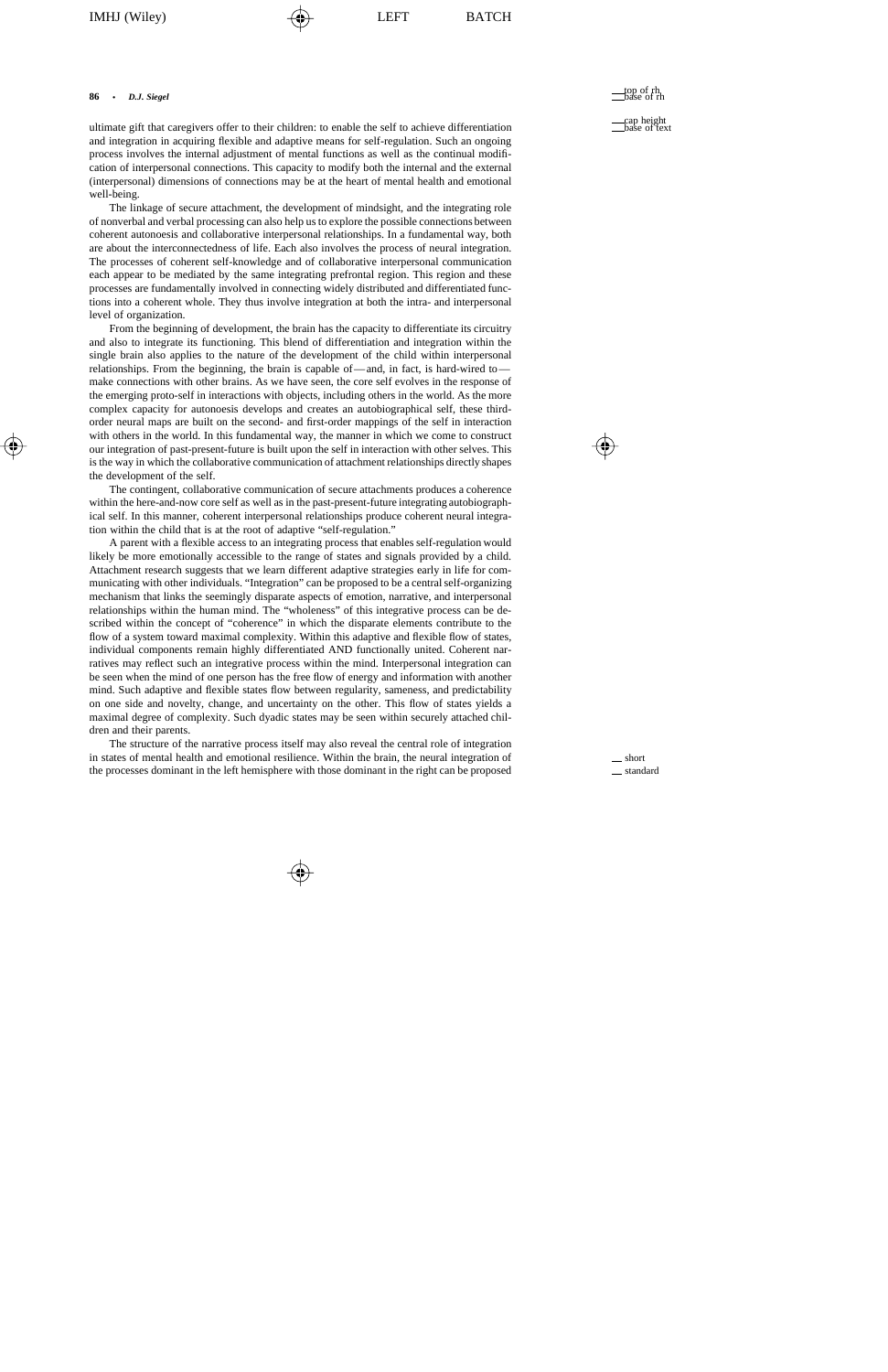to produce a "bihemispheric" coherence that enables many functions to occur. The left hemisphere functions as what has been called an "interpreter," searching for cause – effect relationships in a linear, logical mode of cognition. The right hemisphere is thought to mediate autonoetic consciousness and the retrieval of autobiographical memory. Also dominant on the right side are elements of the mindsight module of information processing. Coherent narratives can thus be proposed to be a product of the integration of left and right hemisphere processes: the drive to explain cause – effect relationships (left) and to understand the minds of others and of the self within autonoetic consciousness (right). In this manner, we can propose that coherent narratives reflect the mind's ability to integrate its processes across time and across the representational processes of both hemispheres. Could this integrative capacity have more generalized functions, enabling that same individual to then create a "coherent dyadic state?" Is this central process of the mind's capacity for integration— both internal and interpersonal the link between narrative and parent – child relationships? Perhaps such a capacity is at the heart of secure attachments.

We can propose that the brain is structured with an innate capacity to transcend the boundaries of the skin of its own body in integrating itself with the world, especially the world of other brains. This linkage permits mindsight and creates the capacity for compassion. Under certain situations, the neurological foundations for mindsight may be compromised and the sense of integration with others may be impaired. With some neurological conditions, such as sensory impairment, caregivers may be especially challenged to provide the kind of connecting, collaborative communication that allows the child to "feel felt," make sense of the internal world of minds, and create the capacity for mindsight. In other situations, suboptimal caregiving may not have fostered the development of a coherent sense of a core or autobiographical self. We can view these situations as being the inadequate development of a coherent sense of another's mind within the mind of the child. Such interactions are "incoherent," and fail to facilitate the child's own integrative processes. The fundamental outcome of such nonintegrative states can be seen as an impairment in self-regulation.

# **UNRESOLVED STATES, DISORGANIZED ATTACHMENT, AND IMPAIRMENTS TO INTEGRATION**

One form of impaired integration and self-regulation can be seen within the minds of those individuals with unresolved trauma or grief. In this situation, we can propose, the mind has been unable to integrate various aspects of the overwhelming experiences of trauma or loss. With this unresolved condition, an adult's mind may be vulnerable to entering "altered states" in interaction with others, especially with children. These states may be considered "lowermode states" (Siegel, 1999) in which the functioning of the integrating prefrontal regions becomes temporarily impaired and behavioral output is driven more by the emotional states and impulses of the lower regions of the brain without the more reflective, rational processes of the higher, neocortical inputs. In this "low-road" state, the caregiver may be more likely to offer the child the frightened, frightening, or disorganizing interactions that have been proposed by Main and Hesse (1990) to be at the root of disorganized attachments.

The term "response flexibility" (Siegel, 1999) can be used to describe an important integrative process mediated by the orbitofrontal region of the prefrontal cortex. Response flexibility refers to the capacity of the brain to respond to changes in the internal or external environment with a flexibly adaptive range of behavioral or cognitive responses. A number of studies point to the central role of the orbitofrontal region in carrying out such a capacity (Mesulam, 1998; Nobre et al., 1999). One can propose that this ability requires the integrative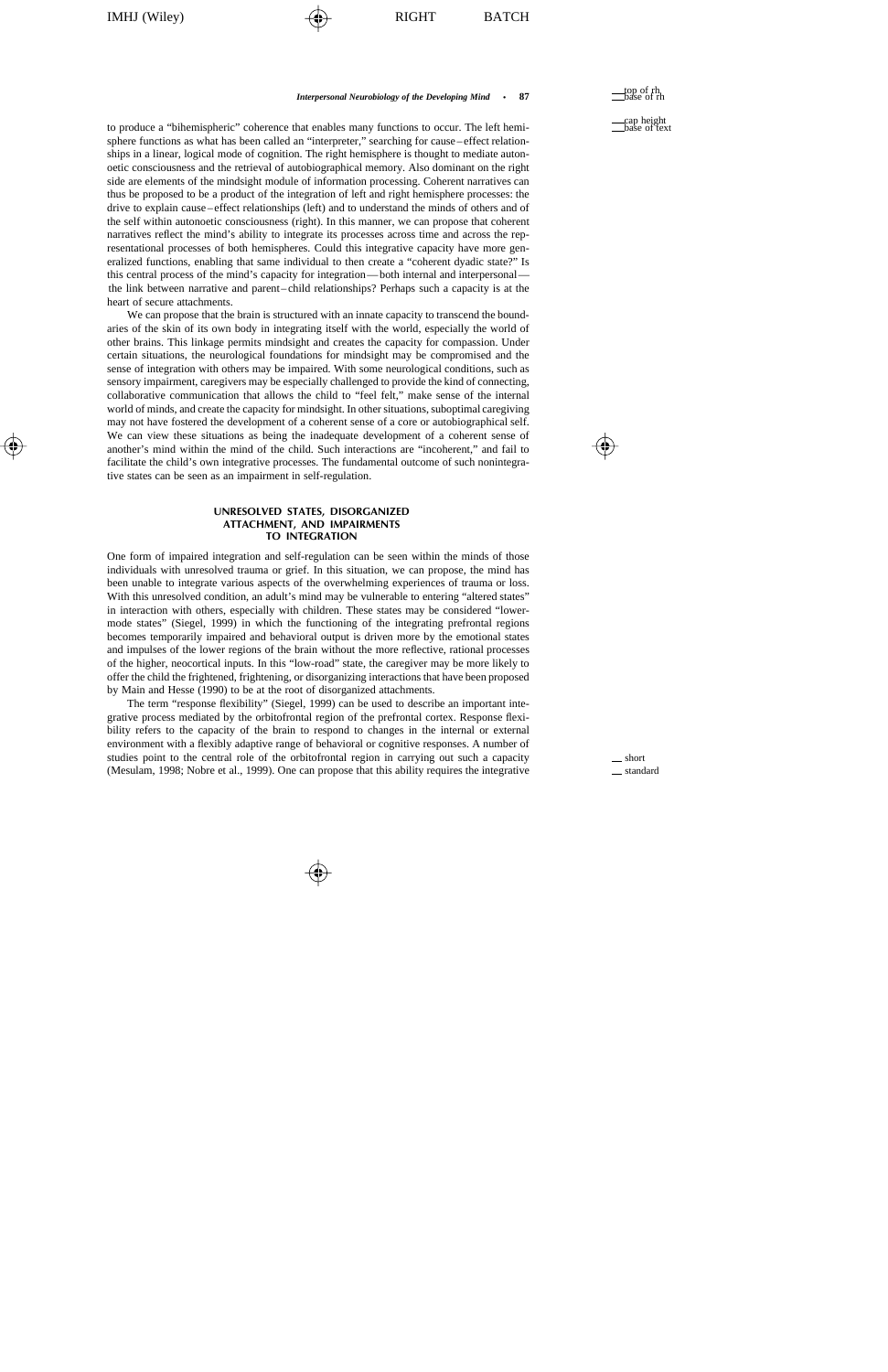capacities of the orbitofrontal region to functionally link elements from widely distributed input and output circuits. This region is uniquely positioned to link the major regions of the brain, including the associational cortex, limbic circuits, and brain stem areas. In this manner, the orbitofrontal region enables the more complex "higher order" abstract processing of the neocortex to be integrated with the "lower order" somatic and emotional functions of the deeper structures. Autonoetic consciousness may reveal one example of this "higher mode" of integrative processing, one that permits mental time travel and a deep sense of self awareness.

One extension of this view is that the mind is capable of a mode of information processing that does not involve the higher mode of processing. In this "lower-mode" or "low-road" processing state, response flexibility is suspended along with other integrative functions such as autonoetic consciousness and impulse control. In this lower mode, behaviors become reflexive, and the mind becomes filled with deeply engrained, inflexible patterns of response. In such a condition, emotions may flood the mind and make rational thought and mindful behavior quite impaired. We can propose that one aspect of unresolved trauma or grief is to make such a lower mode of processing more likely to occur. Although each of us may be vulnerable to entering such low-road states, unresolved conditions may make entry into these states more frequent, more intense, and more likely to occur with minimal provocation. Recovery from such states may also be especially difficult in unresolved traumatic conditions. In this situation, the individual may remain "on the low road" for more extended periods of time as well as with increased frequency.

Entry into such lower-mode states may produce excessive emotional reactions, inner turmoil, dread, or terror, as well as an ensuing sense of shame and humiliation. In such conditions, the individual may be prone to "infantile rage" and aggressive, intrusive, or outright violent behavior. The entry into such states directly impairs the capacity of the individual to maintain collaborative communication with others. In this way, the tendency to have an impairment in response flexibility and autonoetic consciousness within lower mode states may be at the core of how parents with unresolved trauma engage in the frightened and/or frightening behaviors that lead to disorganized attachment in their offspring. Lower-mode states do not allow for the sensitive, contingent communication that secure attachments require. This may be the core feature of the transfer of trauma and its devastating ripple effects across the generations.

Unresolved trauma or grief, as revealed in the Unresolved/Disorganized category of the Adult Attachment Interview, can thus be proposed to reveal a fundamental lack of neural integration within the adult's brain. The process of resolution may involve the achievement of a more integrated form of functioning that makes these lower-mode states less likely to occur. During the resolution process, if such disconnected experiences do continue, we would anticipate that the adult would be more readily able to identify them and carry out the essential interactive repair that secure attachments require. As psychotherapeutic interventions promote neural integration, we can imagine that the integrative prefrontal region may become more actively involved in the global functioning of the individual. Resolution would involve the repair of impediments to flexible self-regulation and coherent autonoesis.

Lack of resolution implies a blockage in the flow of information and energy both within the mind and between minds. One example of the failure to achieve integration is in the various forms of dissociation that may accompany lack of resolution. For example, unresolved states may involve the intrusion of elements of implicit memory in the absence of an explicit memory counterpart for past traumatic experiences (Siegel, 1996). Such "disassociations" of mental processes may be at the core of clinical "dissociation" and an outcome of both trauma and earlier histories of disorganized attachments. Lack of resolution also means the blockage in the flow of energy and information between two minds: such impairment may be a central feature of disorganized attachments. In this manner, we can see that impaired internal integration may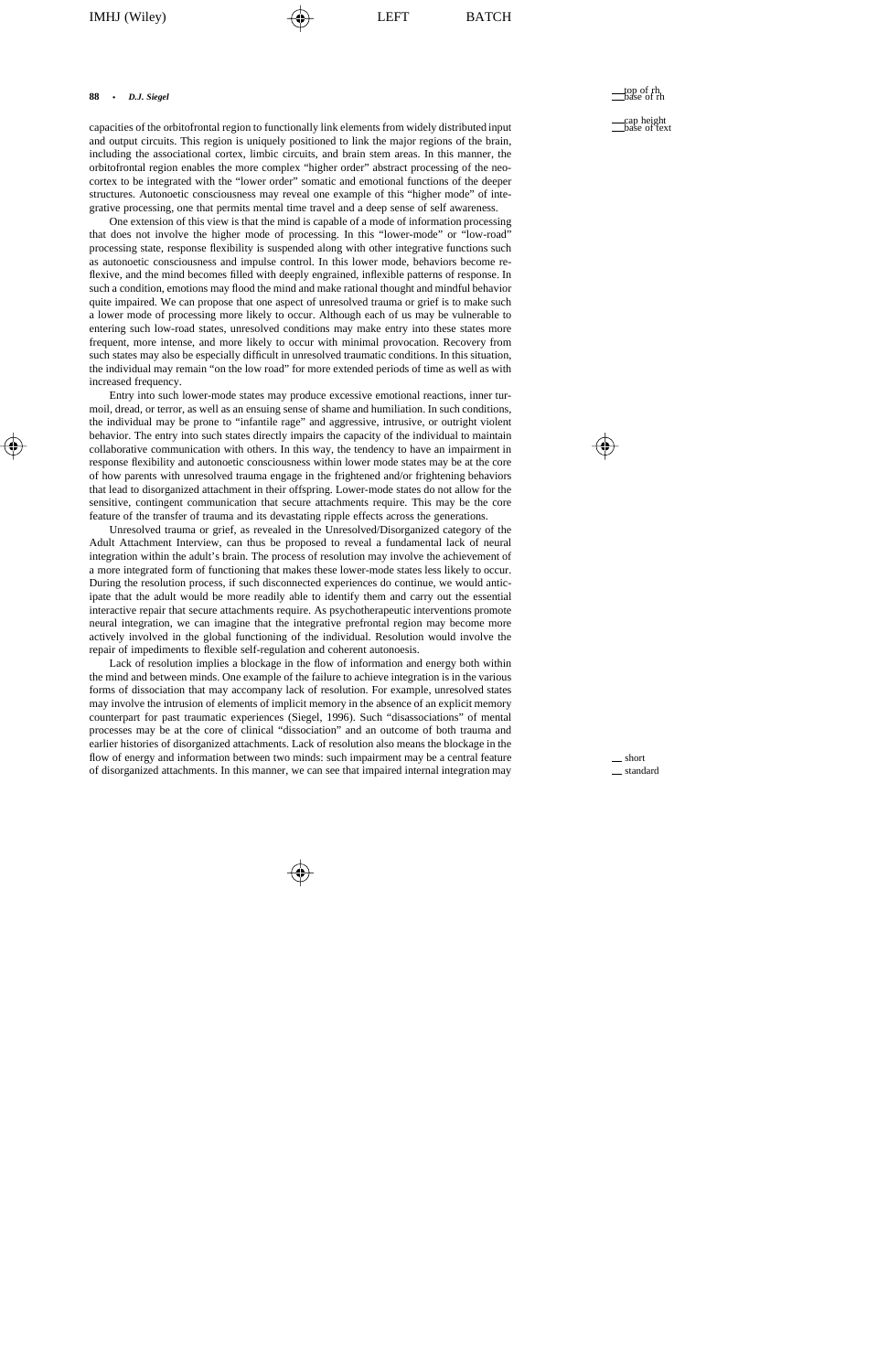lead to impaired interpersonal integration.

One can see that the general approach to psychotherapy for individuals with unresolved trauma and grief would be to attempt to enhance the mind's innate tendency to move toward integration, both within the brain and within interpersonal relationships. The caregiver's ability to engage in attuned, collaborative communication will be greatly enhanced through the resolution process. Therapeutic improvement would be revealed as a more adaptive flexibility of the mind to respond to changes in both the external and internal worlds. An increased capacity to experience a broader range and higher intensity of emotion would emerge, with the caregiver becoming more able to connect with the child on a nonverbal, emotional level. Overall, these changes would reflect not only the freedom from a disorganized sense of self across time as revealed in intrusive shifts in states of mind during lived daily life and within autobiographical reflections, but also the enhanced capacity of the individual to achieve integration (internal and interpersonal) and thus more adaptive and flexible self-regulation.

# **REFLECTIONS ON INTEGRATION AND MENTAL HEALTH**

The finding that the coherence of the adult's autobiographical narrative is the most robust predictor of the child's attachment with the parent can help us shed light on the importance of neural integration for both mental health and nurturing interpersonal relationships. Coherent narratives can be seen to reflect the ability of the "interpreting" left hemisphere to utilize the autobiographical, mentalizing, and primary emotional processes of the right hemisphere in the production of "coherent" autonoesis, or self-knowledge. The capacity to achieve such internal coherence may reveal that individual's ability to allow for the maximal complexity to be achieved within an interhemispheric form of integration within the brain. In this manner, the spontaneous, free flow of information and energy between both of the parent's hemispheres reflects a core process of integration that enables coherent autonoesis. Such bilateral hemispheric integration may also permit them to engage in the spontaneous dyadic communication that is the hallmark of secure attachments. Such attuned and reflective relationships rely on the spontaneous access to the representational processes of both the nonverbal and verbal hemispheres of the brain. Parents who can achieve such internal resonance— revealed within their coherent autobiographical narratives—will be more likely to nurture the development of such integrative processing through their attuned and reflective interactions with their own children.

The process of integration under normal conditions may yield states of activation that are more adaptive, flexible, and stable over time than nonintegrated, less complex states. As interpersonal experiences early in life shape the manner in which the child develops self-regulatory capacities, attachment patterns may instill characteristic modes of self-organization and interpersonal relatedness. Why would moment-to-moment interactions lead to lasting integrative tendencies within the child? The finding that neural systems have recursively reinforcing processes may help to understand this finding (van Ooyen & van Pelt, 1994). Neural circuits that achieve a certain degree of complexity in their structure and function appear to have selfreinforcing qualities that maintain this level of complex processing. The activation of specific patterns of neuronal firing not only creates mental representations, but it also influences the nature of the complexity that the neural networks are able to achieve. Thus, integrative interpersonal interactions may produce linkages among neural networks that reinforce their very nature. It is in this way that interpersonal communication may facilitate a direct effect on the organization of the complexity of neural structure.

The communication of emotion can be seen at the core of the interpersonal communication that facilitates integration and the maximizing of complexity. Such interpersonal sharing of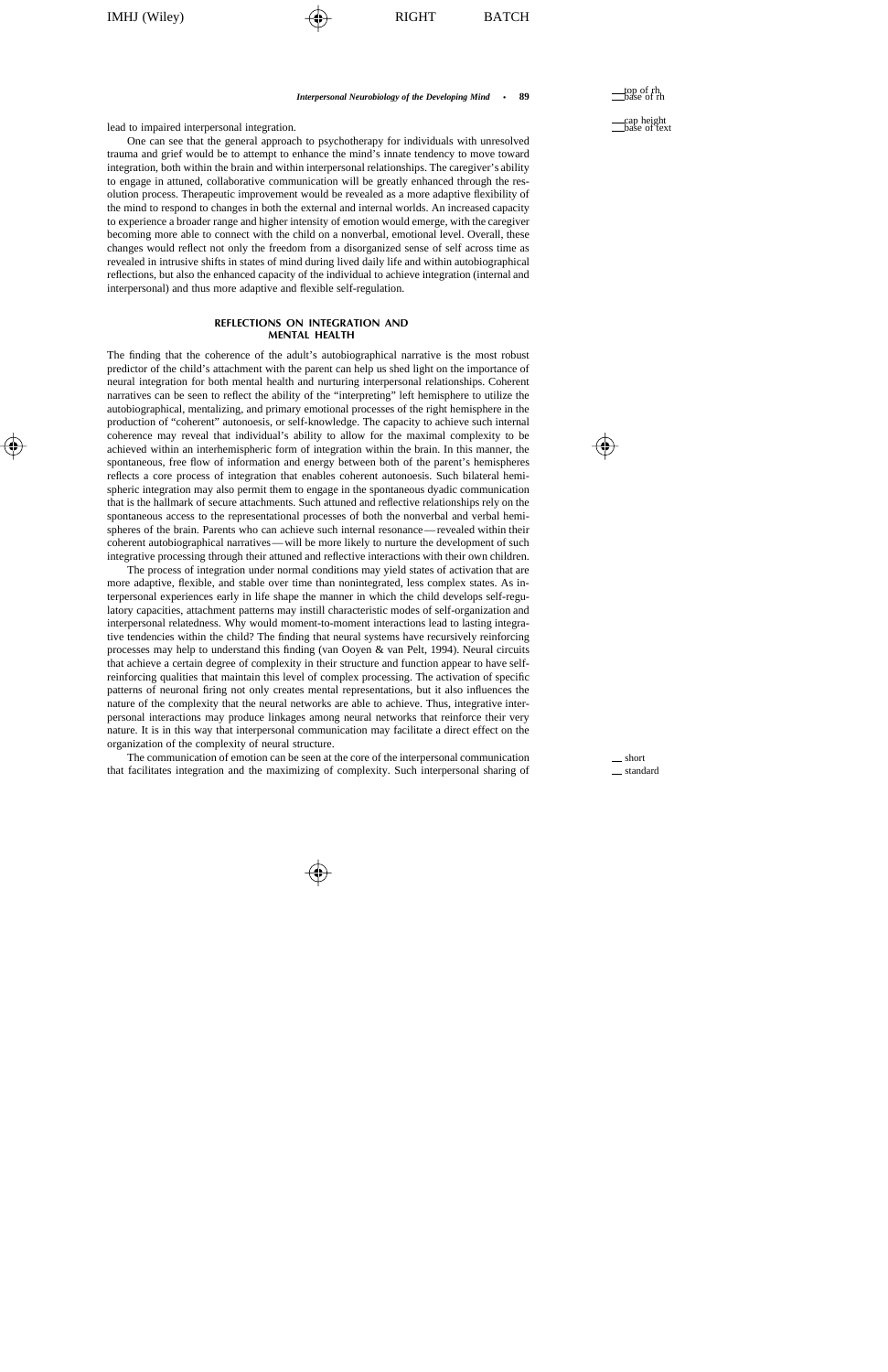primary emotional states can be conceptualized as a form of "resonance" defined as the mutually influencing activity of separate elements. Resonance is an outcome of integration. As we have seen, emotion is inherently an integrative process. By linking mental processes to each other within the single mind and across two or more minds, emotion serves as the fundamental aspect of mental life that serves to "join" or "integrate" minds. The sense of vitality, authenticity, and resonance that arises with narrative coherence and within attuned dyadic relationships can create a deep sense of meaning and connection within oneself and with others. These integrative processes can be proposed to be at the core of emotional well-being and psychological resilience. The ongoing, dynamic process of integration may be fundamental to the evolving mechanisms within the life of an individual, dyad, family or community's continual movement toward mental health.

By examining the convergent scientific findings regarding the social nature of the growing mind, we can come to the view that shared subjective experience is one of the most important aspects of human relationships and of psychological development. This perspective from an interpersonal neurobiology of the developing mind yields a scientific, objective view of the importance of subjectivity in human life.

Attachment research suggests that the mind may continue to develop in response to emotional relationships throughout the lifespan (Lichtenstein-Phelps, Belsky, & Crnic, 1998). These changes in the internal mental models of attachment may be mediated by continuing openness of the brain to change in response to experience. Thus, the possibility remains that ongoing experiences, especially those involving the basic aspects of secure attachments described earlier, may enable some individuals to acquire a more richly developed capacity for neural integration. These basic relationship components include collaborative communication, reflective dialogue, interactive repair, coherent narrativization, and emotional communication. The hope is that interpersonal experiences that involve these basic components will offer respect for the individual's subjective experience within emotionally engaging relationships. Relationships such as those of family, friends, psychotherapy, and the collaborative environment of nurturing communities might facilitate the development of flexible self-regulation and a more integrated way of life for all ages. If we can find a way to facilitate neural integration within the minds of individuals across the lifespan, we may be able to promote a more compassionate world of human connections.

#### **REFERENCES**

- Aitken, K.J., & Trevarthen, C. (1997). Self-other organization in human psychological development. Development and Psychopathology, 9, 653-678.
- Anderson, S.W., Bechara, A., Damasio, H., Tranel, D., & Damasio, A.R. (1999). Impairment of social and moral behavior related to early damage in human prefrontal cortex. Nature Neuroscience 2(11), 1032– 1037.
- Barbas, H. (1995). Anatomic basis of cognitive-emotional interactions in the primate prefrontal cortex. Neuroscience and Biobehavioral Reviews, 19, 499–510.
- Baron-Cohen, S. (1995). Mindblindness: An essay on autism and theory of mind. Cambridge, MA: MIT Press.
- Baron-Cohen, S., & Ring, H. (1994). A model of the mind-reading system: Neuropsychological and neurobiological perspectives. In P. Mitchell, & C. Lewis (Eds.), Origins of an understanding of mind (pp. 183– 207). Hillsdale, NJ: Lawrence Erlbaum.
- Bauer, P.J. (1996). What do infants recall of their lives? Memory for specific events by one-to-two-yearolds. American Psychologist, 51, 29–41.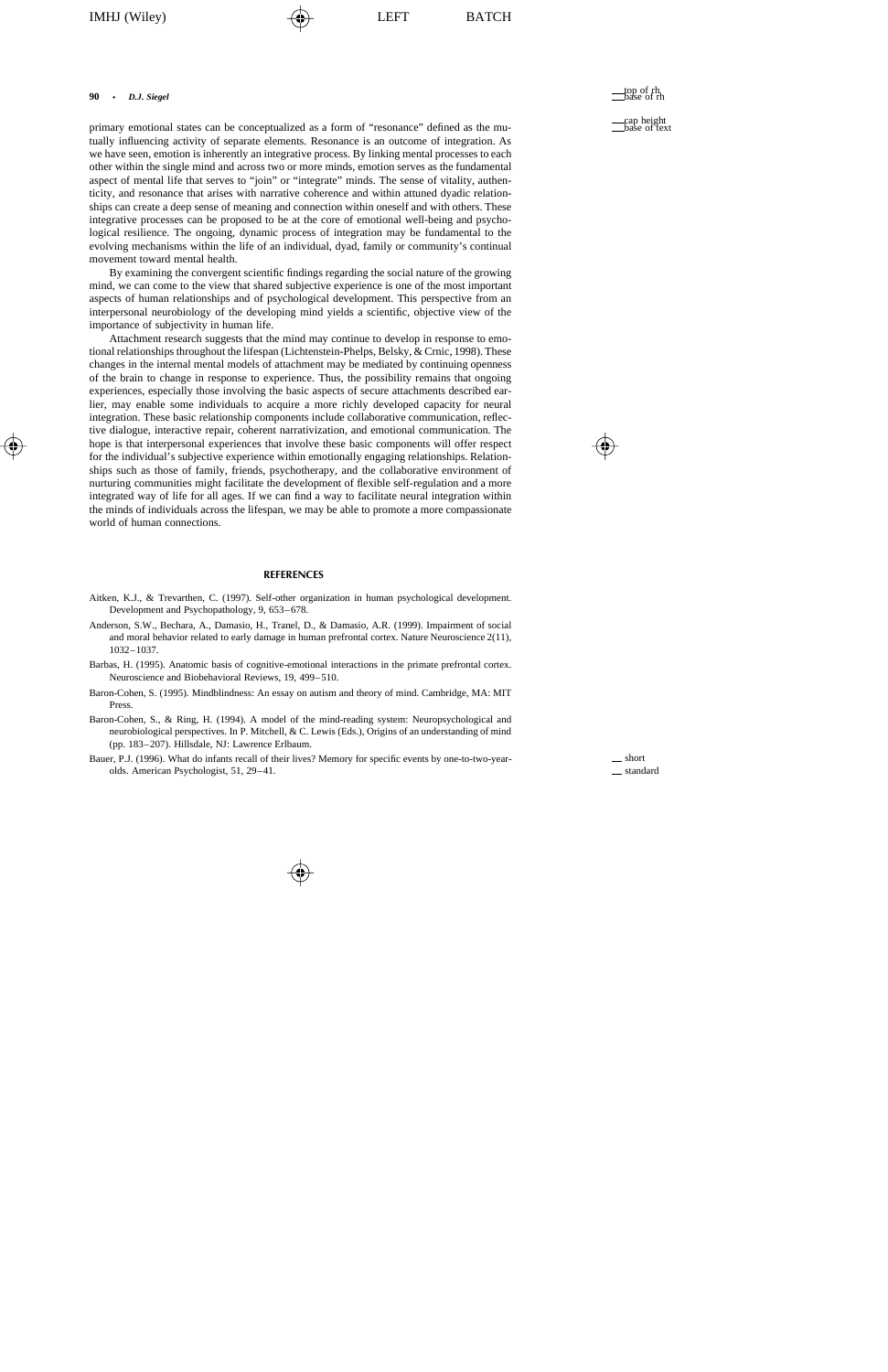- Beebe B., & Lachman F. (1994): Representation and internalization in infancy: Three principles of salience. Psychoanalytic Psychology, 11, 127– 166.
- Benes, F.M. (1998). Human brain growth spans decades. American Journal of Psychiatry, 155, 1489.
- Bowlby, J. (1969). Attachment and loss. Vol. 1: Attachment. New York: Basic Books.
- Bremner, J.D., & Narayan, M. (1998). The effects of stress on memory and the hippocampus throughout the life cycle: Implications for childhood development and aging. Development and Psychopathology,  $10, 871-888$ .
- Brewer, J. (1999). The myth of the first three years. New York: Free Press.
- Carlson, E.A. (1998). A prospective longitudinal study of disorganized/disoriented attachment. Child Development, 69, 1107– 1128.
- Cassidy, J., & Shaver, P.R. (Eds). (1999). Handbook of attachment. New York: Guilford Press, 1999.
- Chiron, C., Jambaque, I., Nabbot, R., Lounes, R., Syrota, A., & Dulac, O. (1997). The right brain is dominant in human infants. Brain, 120, 1057– 1065.
- Cicchetti, D., & Tucker D. (1994): Development and self-regulatory structures of the mind. Development and Psychopathology, 6, 533– 549.
- Cicchetti, D., & Rogosch, F.A. (1997a). The role of self-organization in the promotion of resilience in maltreated children. Development and Psychopathology, 9, 797– 816.
- Cicchetti, D., & Rogosch, F.A. (1997b). Special issue on self-organization. Development and Psychopathology, 9(4).
- Ciompi, L. (1991). Affects as central organising and integrating factors. A new psychosocial/biological model of the psyche. British Journal of Psychiatry, 159, 97– 105.
- Damasio, A.R. (1998). Emotion in the perspective of an integrated nervous system. Brain Research Reviews, 26, 83– 86.
- Damasio, A. (1999). The feeling of what happens: Body and emotion in the making of consciousness. New York: Harcourt Brace.
- Davidson, R.J. (1992). Prolegomenon to the structure of emotion: Gleanings from neuropsychology. Cognition and Emotion, 6, 245– 268.
- De Bellis, M.D., Baum, A.S., Birmaher, B., Keshavan, M.S., Eccard, C.H., Boring, A.M. Jenkins, F.J., & Ryan, N.D. (1999a). A.E. Bennett research award. Developmental traumatology. Part I: Biological stress systems. Biological Psychiatry, 45(10), 1259– 1270.
- De Bellis, M.D., Keshavan, M.S., Clark, D.B., Casey, B.J., Giedd, J.N., Boring, A.M., Frustaci, K., & Ryan, N.D. (1999b). A.E. Bennett research award. Developmental traumatology. Part II: Brain development. Biological Psychiatry, 45(10), 1271– 1284.
- Dodge, K.A. (1991). Emotion and social information processing. In J. Garber & K.A. Dodge (Eds.), The development of emotion regulation and dysregulation (pp. 159–181). Cambridge: Cambridge University Press.
- Dolan, R.J. (1999). On the neurology of morals. Nature Neuroscience 2(11), 927–929.
- Edelman G (1992): Bright air, brilliant fire. New York: Basic Books.
- Ekman, P. (1992). Facial expressions of emotion: New findings, new questions. Psychological Science, 3, 34– 38.
- Feldman, R., Greenbaum, C.W., & Yirmiya, N. (1999). Mother–infant affect synchrony as an antecedent of the emergence of self-control. Developmental Psychology, 35, 223– 231.
- Fogel, A., Lyra, M.C.D.P., & Valsiner, J. (Eds.). (1997). Dynamics and indeterminism in developmental and social processes. Mahwah, NJ: Erlbaum.
- Fonagy, P., & Target, M. (1997). Attachment and reflective function: Their role in self-organization. Development and Psychopathology, 9, 679– 700.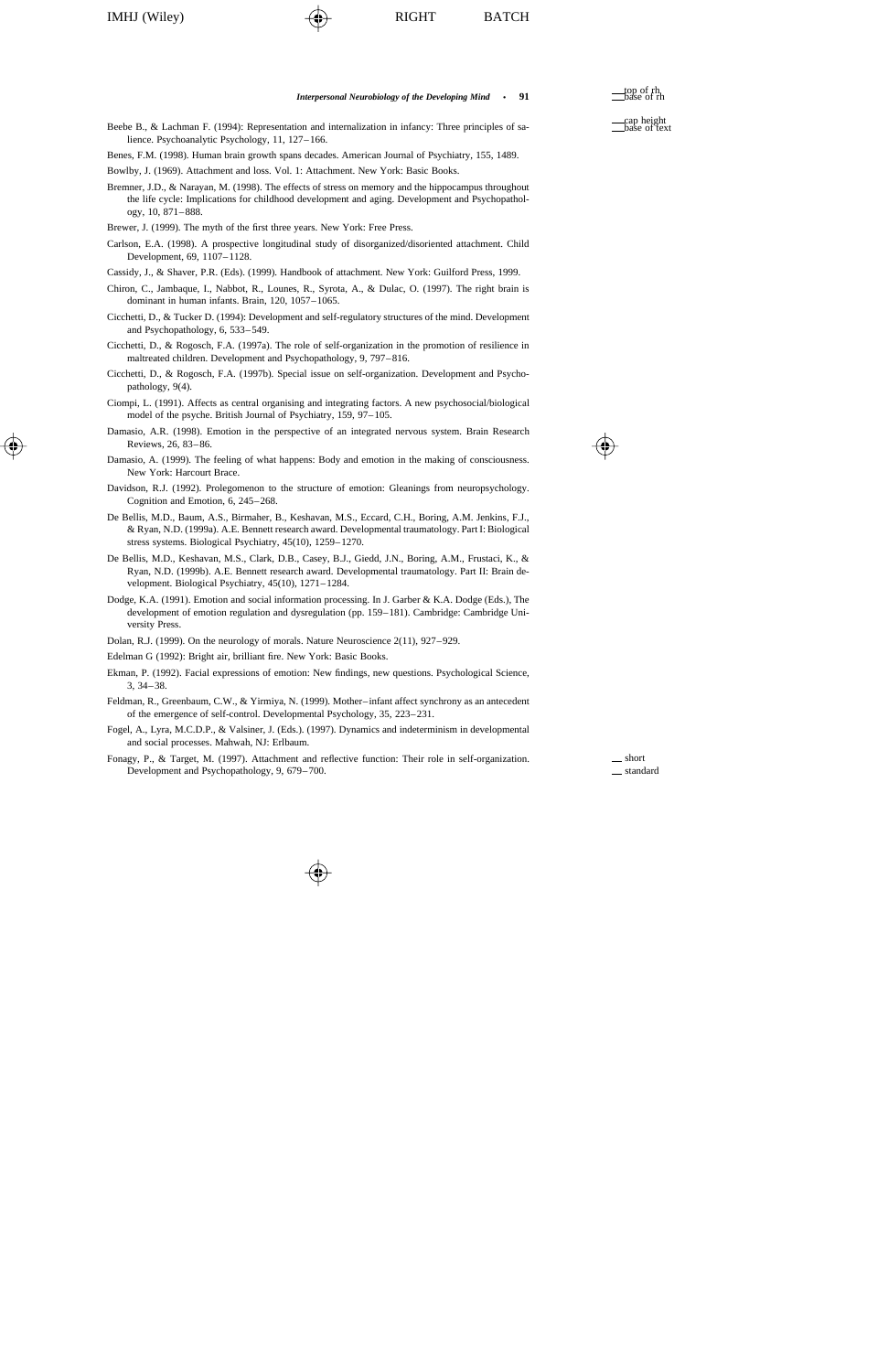- Fox, N.A. (Ed.). (1994). The development of emotion regulation: Biological and behavioral considerations. Monographs of the Society for Research in Child Development, 240, volume 59.
- Garber, J., & Dodge, K.A. (Eds.). (1991). The development of emotion regulation and dysregulation. Cambridge: Cambridge University Press.
- Gazzaniga, M.S. (Ed.). (1995). The cognitive neurosciences. Cambridge: MIT Press.
- Globus, G., & Arpaia, J.P. (1993): Psychiatry and the new dynamics. Biological Psychiatry, 35, 352– 364.
- Greenough, W.T., & Black, J.E. (1992). Induction of brain structure by experience: Substrates for cognitive development. In M.R. Gunnar & C.A. Nelson (Eds.), Developmental behavioral neuroscience. The Minnesota symposia on child psychology, vol. 24 (pp. 155– 200). Hillsdale, NJ: Erlbaum.
- Halgren, E. (1992). Emotional neurophysiology of the amygdala within the context of human cognition. In J. Aggleton (Ed.), The amygdala: Neurobiological aspects of emotion, memory, and mental dysfunction (pp. 191–228). New York: Wiley-Liss.
- Harris, J. R. (1998). The nurture assumption. New York: Free Press.
- Haxby, J.V., Ungerleider, L.G., Horwitz, B., Maisog, J.M., Rapoport, S.L., Grady, C.L. (1996). Face encoding and recognition in the human brain. Proceedings of the National Academy of Sciences, 93, 922– 927.
- Hesse, E. (1999). The adult attachment interview: Historical and current perspectives. In J. Cassidy & P. Shaver, (Eds.), Handbook of attachment (pp. 395– 433). New York: Guilford Press.
- Hofer, M.A. (1994). Hidden regulators in attachment, separation, and loss. In N.A. Fox. (Ed.), The development of emotion regulation: Biological and behavioral considerations. Monographs of the Society for Research in Child Development, 240, vol. 59 (pp. 192-207).
- Izard, C.E., & Kobak, R.R. (1991). Emotions system functioning and emotion regulation. In: J. Garber & K.A. Dodge (Eds.), The Development of Emotion Regulation and Dysregulation (pp. 303– 322). Cambridge: Cambridge University Press.
- Johnson-Laird, P.N. (1983). Mental models: Towards a cognitive science of language, inference, and consciousness. Cambridge, MA: Harvard University Press.
- Kandel, E.R., & Schwartz, H. (Eds.). (1992). Principles of neural science, 2nd ed. New York: Elsevier.
- Kandel, E.R. (1998). A new intellectual framework for psychiatry. American Journal of Psychiatry, 155, 457– 469.
- LeDoux, J.E. (1996). The emotional brain: The mysterious underpinning of emotional life. New York: Simon and Schuster.
- Lewis, M.D. (1995). Cognition-emotion feedback and the self-organization of developmental paths. Human Development, 38, 71– 102.
- Lewis, M.D. (1997). Personality self-organization: Cascading constraints on cognition-emotion interaction. In Fogel, A., Lyra, M.C.D.P., & Valsiner, J. (Eds.), Dynamics and indeterminism in developmental and social processes (pp. 193-216). Mahwah, NJ: Erlbaum.
- Lichtenstein Phelps, J., Belsky, J., & Crnic, K. (1998). Earned security, daily stress, and parenting: A comparison of five alternative models. Development and Psychopathology,  $10(1)$ ,  $21-38$ .
- Liotti, G. (1992). Disorganized/disoriented attachment in etiology of dissociative disorders. Dissociation, 5, 196– 204.
- Liu, D., Dioria, J., Tannenbaum, B., Caldji, C., Francis, D., Freedman, A., Sharma, S., Pearson, D., Plotsky, P.M., & Meaney, M.J. (1997). Maternal care, hippocampal glucocorticoid receptors, and hypothalamic– pituitary–adrenal responses to stress. Science, 277, 1659– 1662.
- Lyons-Ruth, K., Alpern, L., & Repacholi, B. (1993). Disorganized infant attachment classification and maternal psychosocial problems as predictors of hostile-aggressive behavior in the preschool classroom. Child Development, 64, 572–585.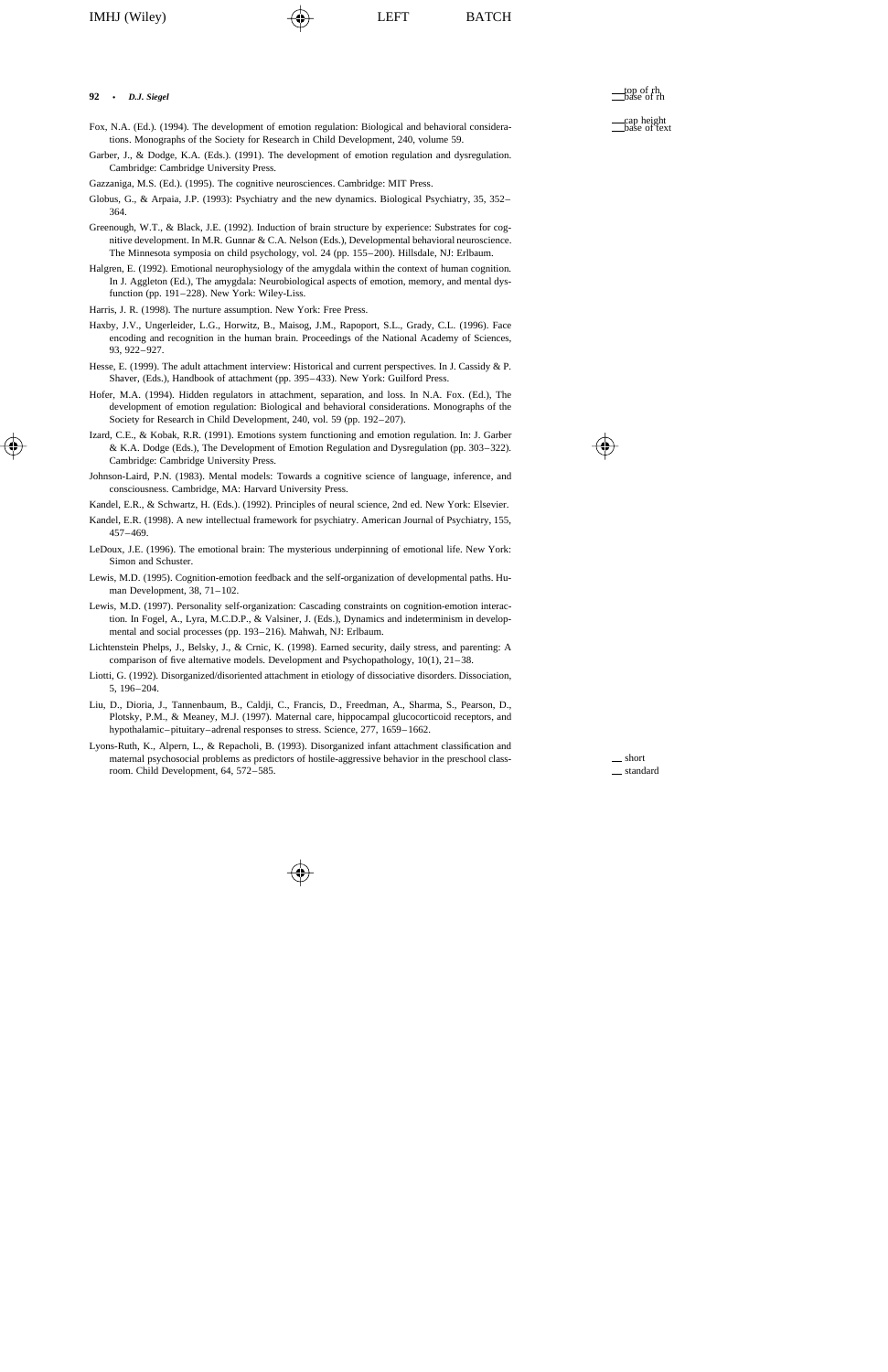- Lyons-Ruth, K., & Jacobwitz, D. (1999). Attachment disorganization: Unresolved loss, relational violence, and lapses in behavioral and attentional strategies. In J. Cassidy & P.R. Shaver (Eds.), Handbook of attachment: Theory, research, and clinical applications (pp. 520–554). New York: Guilford.
- Main, M. (1995). Attachment: Overview, with implications for clinical work. In S. Goldberg, R. Muir, & J. Kerr (Eds.), Attachment theory: Social, developmental and clinical perspectives (pp. 407– 474). Hillsdale, NJ: Analytic Press.
- Main, M., & Hesse, E. (1990). Parents' unresolved traumatic experiences are related to infant disorganized status: Is frightened and/or frightening parental behavior the linking mechanism? In M. Greenberg, D. Cicchetti, & M. Cummings (Eds.), Attachment in the preschool years (pp. 161– 182). Chicago: The University of Chicago Press.
- Main, M., & Morgan, H. (1996). Disorganization and disorientation in infant strange situation behavior: Phenotypic resemblance to dissociative states. In L.K. Michelson & W.J. Ray (Eds.), Handbook of dissociation: Theoretical, empirical, and clinical perspectives. New York: Plenum Press.
- McClelland, J.L. (1998). Complementary learning systems in the brain: A connectionist approach to explicit and implicit cognition and memory. Annals of the New York Academy of Sciences, 843, 153– 178.
- Milner, B., Squire L.R., & Kandel, E.R. (1998). Cognitive neuroscience and the study of memory. Neuron, 20, 445– 468.
- Mesulam, M.M. (1998). Review article: From sensation to cognition. Brain, 121, 1013– 1052.
- Nelson, C.A., & Bloom, F.E. (1997). Child development and neuroscience. Child Development, 68(5), 970– 987.
- Nelson, C.A., & Carver, L.J. (1998). The effects of stress and trauma on brain and memory: A view from developmental cognitive neuroscience. Development and Psychopathology, 10, 793– 810.
- Nobre, A.C., Coull, J.T., Frith, C.D., & Mesulam, M.M. (1999). Orbitofrontal cortex is activated during breaches of expectation in tasks of visual attention. Nature Neuroscience,  $2$ ,  $11-12$ .
- Ogawa, J.R., Sroufe, L.A., Weinfeld, N.S., Carlson, E.A., & Egeland, B. (1997). Development and the fragmented self: Longitudinal study of dissociative symptomatology in a nonclinical sample. Development and Psychopathology, 9, 855– 880.
- Panskepp, J. (1982). Toward a general psychobiological theory of emotions. Behavioral and Brain Sciences, 5, 407-467.
- Robertson, R., & Combs, A. (Eds.) (1995). Chaos theory in psychology and the life sciences. Mahwah, NJ: Erlbaum.
- Rolls, E.T. (1995). A theory of emotion and consciousness, and its application to understanding the neural basis of emotion. In M.S. Gazzaniga, (Ed.), The cognitive neurosciences (pp. 1091– 1106). Cambridge: MIT Press.
- Rosenblum, L.A., Coplan, J.D., Friedman, S., Basoff, T., Gorman, J.M., & Andrews, M.W. (1994). Adverse early experiences affect noradrenergic and serotonergic functioning in adult primates. Biological Psychiatry, 35, 221-227.
- Ross, E.D., Homan, R.W., & Buck, R. (1994). Differential hemispheric lateralization of primary and social emotions: Implications for developing a comprehensive neurology of emotions, repression, and the subconscious. Neuropsychiatry, Neuropsychology, and Behavioral Neurology, 7, 1– 19.
- Schacter, D.L, & Buckner, R.L. (1998). Priming and the brain. Neuron, 20, 185– 195.
- Schore A.N. (1994). Affect regulation and the origin of the self: The neurobiology of emotional development. Hillsdale, NJ: Erlbaum.
- Schore, A.N. (1996). The experience-dependent maturation of a regulatory system in the orbital prefrontal cortex and the origin of developmental psychopathology. Development and Psychopathology, 8, 59– 87.
- Schore, A.N. (1997). Early organization of the nonlinear right brain and development of a predisposition to psychiatric disorders. Development and psychopathology, 9, 595– 631.